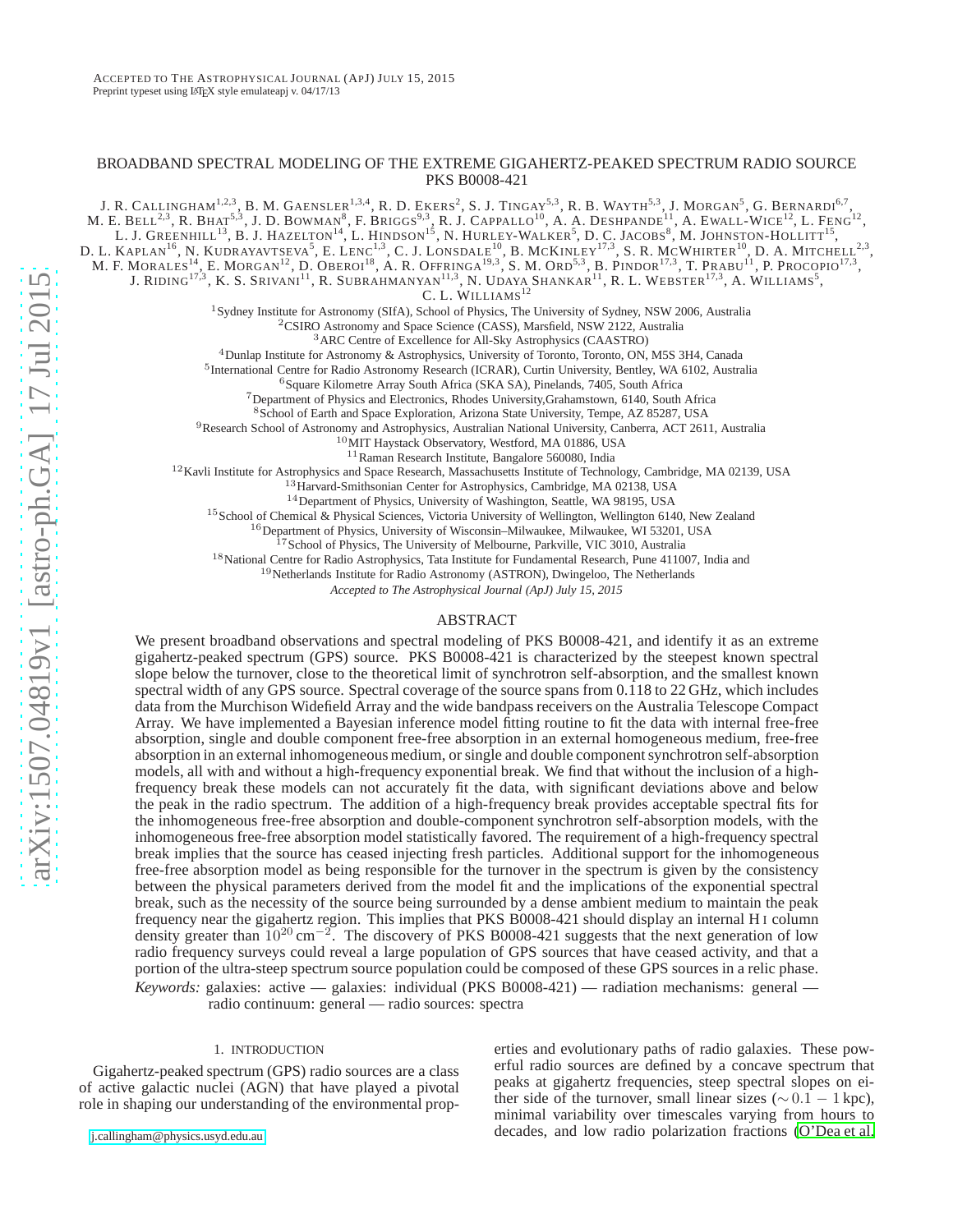[1991\)](#page-13-0). Two closely related groups of radio sources are high frequency peakers (HFPs) and compact steep spectrum (CSS) sources, which display many of the same physical properties as the GPS population but with different peak frequencies and linear sizes. HFPs peak above a gigahertz and have smaller linear sizes than GPS sources ( $\leq 0.1$  kpc) [\(Dallacasa et al. 2000;](#page-12-0) [Tinti et al. 2005;](#page-13-1) [Hancock et al. 2010\)](#page-13-2), while CSS sources peak below gigahertz frequencies and have larger linear sizes than GPS sources ( $\sim$  1 – 10 kpc) [\(Fanti et al. 1990,](#page-13-3) [1995](#page-13-4)). The hosts of HFP, GPS and CSS sources can be associated with quasars, radio galaxies, or Seyfert galaxies [\(Gelderman & Whittle 1994;](#page-13-5) [de Vries et al.](#page-12-1) [1997;](#page-12-1) [Stanghellini 2003\)](#page-13-6). A comprehensive review of GPS and CSS sources has been presented by [O'Dea \(1998](#page-13-7)), with additional and more recent research summaries provided by [Stawarz et al. \(2008](#page-13-8)) and [Marr et al.](#page-13-9) [\(2014\)](#page-13-9).

Very long baseline interferometry (VLBI) imaging of HFP, GPS and CSS sources has allowed these radio sources to be further split into two distinct classes based on their morphology. The first morphological class is defined by a core-jet structure, and such sources are generally associated with high redshift quasars [\(Stanghellini et al. 1997;](#page-13-10) [Orienti et al. 2006\)](#page-13-11). The second morphological class of GPS and CSS sources is characterized by dominant small scale structures that are reminiscent of the large scale radio lobes of powerful radio galaxies, with inverted or flat spectrum cores surrounded by two steep-spectra lobes. GPS and CSS sources that display these characteristics are referred to as compact symmetric objects (CSOs), and are generally associated with low redshift radio galaxies [\(Wilkinson et al. 1994;](#page-13-12) [de Vries et al. 2009b\)](#page-12-2). CSOs have been the focus of extensive study because such morphologies suggest that these sources could be the young precursors to large radio galaxies [\(Marr et al. 2014\)](#page-13-9).

This 'youth' hypothesis [\(Phillips & Mutel 1982](#page-13-13); [Fanti et al.](#page-13-4) [1995;](#page-13-4) [Snellen et al. 2000](#page-13-14)) has observational support from hotspot measurements [\(Owsianik & Conway 1998;](#page-13-15) [Polatidis & Conway 2003](#page-13-16); [Gugliucci et al. 2005\)](#page-13-17) and from high-frequency spectral break modeling [\(Murgia et al. 1999;](#page-13-18) [Orienti et al. 2010\)](#page-13-19). However, such an interpretation is still contentious, as statistical studies of the luminosity functions have demonstrated an over abundance of CSOs relative to the number of large radio galaxies [\(O'Dea & Baum 1997;](#page-13-20) [Readhead et al. 1996;](#page-13-21) [An & Baan 2012\)](#page-12-3). An alternative hypothesis is the 'frustration' model, which implies that these sources are not young but are confined to small spatial scales due to unusually high nuclear plasma density [\(van Breugel et al. 1984\)](#page-13-22). It is possible that both these scenarios may apply to GPS sources, as young sources with constant AGN activity could break through a dense medium given sufficient time, while sources with intermittent AGN activity may stagnate [\(An & Baan 2012\)](#page-12-3).

One of the reasons that there has not been a resolution between these two competing hypotheses is because the absorption mechanism responsible for the spectral turnover still remains an open area of debate. Synchrotron self-absorption (SSA) by the relativistic electrons internal to the emitting source, and free-free absorption (FFA) via an external ionized screen of dense plasma, are two commonly proposed models for the turnover [\(Kellermann 1966\)](#page-13-23). Both these absorption models replicate some physical features of GPS sources but fail to explain others. For example, the observed correlation between the turnover frequencies and linear sizes of GPS sources is well justified within the SSA framework, while FFA via a homogeneous medium can not replicate such a relationship [\(O'Dea 1998\)](#page-13-7). However, FFA models that invoke an external inhomogeneous medium where electron density decreases with distance from the radio jet (e.g. [Bicknell et](#page-12-4) al. [1997;](#page-12-4) [Kuncic et al. 1998\)](#page-13-24), or dense ionized interstellar clouds that co-exist with the relativistic electrons (e.g. [Begelman](#page-12-5) [1999;](#page-12-5) [Stawarz et al. 2008;](#page-13-8) [Maciel & Alexander 2014\)](#page-13-25), are able to recreate this correlation. While it has been shown that it is likely that this 'frustration' sceanrio is inconsistent with the properties of many GPS sources [\(Snellen et al.](#page-13-14) [2000,](#page-13-14) [2003;](#page-13-26) [de Vries et al. 2009a\)](#page-12-6), there is mounting evidence from many observational studies of individual GPS sources, that have morphologies consistent with CSOs, demonstrating FFA is responsible for the inverted spectra [\(Peck et al. 1999](#page-13-27); [Kameno et al. 2000;](#page-13-28) [Marr et al. 2001](#page-13-29); [Orienti & Dallacasa](#page-13-30) [2008;](#page-13-30) [Tremblay et al. 2008;](#page-13-31) [Marr et al. 2014;](#page-13-9) [Tingay et al.](#page-13-32) [2015\)](#page-13-32).

It is possible to differentiate between FFA and SSA models through comprehensive statistical fitting of GPS spectra, provided the spectra are well sampled below the turnover. For example, [Tingay & de Kool \(2003](#page-13-33)) performed a detailed investigation of different absorption scenarios via model fitting to the radio spectrum of the GPS source PKS B1718-649. They concluded that SSA was the most likely contributor to the inverted spectrum, but emphasized that the modified inhomogeneous FFA model of [Bicknell et al.](#page-12-4) [\(1997\)](#page-12-4) could not be excluded. The reason the degeneracy between SSA and FFA models has remained unresolved is because these past investigations lacked comprehensive spectral coverage below the turnover, where the distinction between the different absorption models becomes pronounced. With new low radio frequency telescopes such as the Murchison Widefield Array (MWA; [Lonsdale et al. 2009;](#page-13-34) [Tingay et al. 2013](#page-13-35)) and the LOw-Frequency ARray (LOFAR; [van Haarlem et al. 2013\)](#page-13-36) becoming operational, astronomers now have unprecedented frequency coverage below the turnover, allowing for a more comprehensive spectral comparison of the different absorption models. Additionally, the new wide bandpass receivers installed on existing radio telescopes, such as the Compact Array Broadband Backend (CABB; [Wilson et al. 2011\)](#page-13-37) on the Australia Telescope Compact Array (ATCA), provide new broadband spectral coverage at gigahertz frequencies. Such broadband spectral coverage is also vital to understanding the nature of high-frequency spectral breaks in GPS sources, which can heavily influence spectral fits below the turnover [\(Tingay et al. 2015](#page-13-32)).

In light of these technological advancements, we present MWA and CABB observations of GPS source PKS B0008- 421 (RA = 00:10:52.5, Dec. =  $-41:53:10.6$  (J2000);  $z =$ 1.12; [Labiano et al. 2007\)](#page-13-38). PKS B0008-421 was selected for this study because it has the steepest spectral slope below the turnover for sources observed during the MWA Commissioning Survey (MWACS; [Hurley-Walker et al. 2014](#page-13-39)). PKS B0008-421 was identified as a candidate GPS source by [O'Dea et al.](#page-13-0) [\(1991\)](#page-13-0). While several studies have demonstrated properties of PKS B0008-421 that are consistent with a GPS source classification [\(Labiano et al. 2007;](#page-13-38) [Jacobs et al.](#page-13-40) [2011\)](#page-13-40), we present the first flux density measurements below the turnover that confirm this characterization. VLBI measurements of PKS B0008-421 reveal a morphology that is consistent with a CSO [\(King 1994;](#page-13-41) [Jauncey et al. 2003](#page-13-42)). Furthermore, PKS B0008-421 has extensive temporal information and wide spectral coverage from 0.118 to 22 GHz, since it has acted as a primary or secondary calibrator for most southern hemisphere radio telescopes, allowing us to overcome the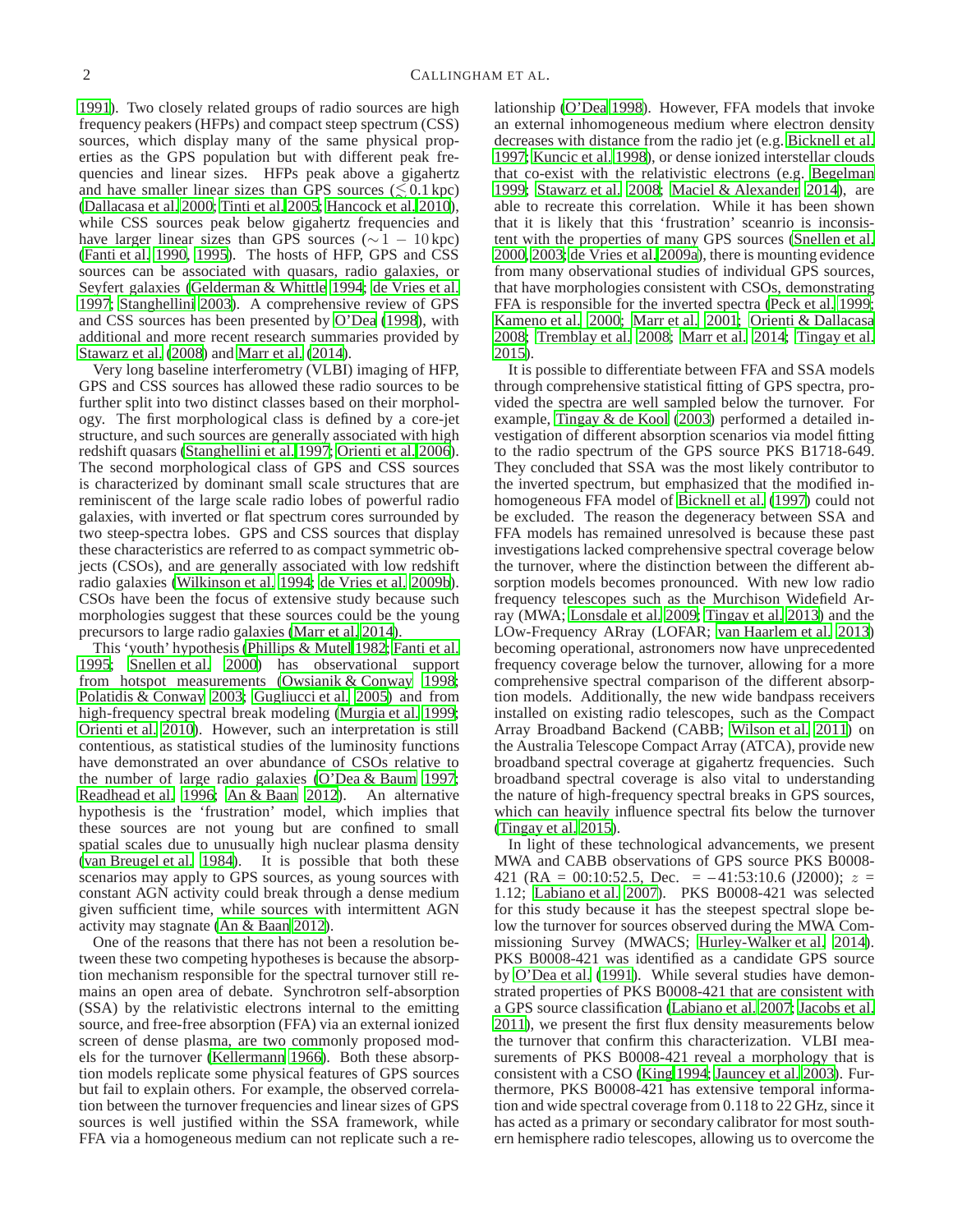epochal and spectral limitations of previous studies of GPS sources.

The purpose of this paper is to present unprecedented spectral coverage of this extreme GPS source, and to demonstrate that advances in wide bandpass receivers and low radio frequency coverage now allow us to place stringent observational constraints on the absorption models and physical environments of GPS sources. The relevant data reduction procedures performed for the MWA, CABB and archival observations are discussed in § [2.](#page-2-0) In § [3](#page-4-0) the Bayesian fitting routine that we implemented to assess the different absorption model fits to PKS B0008-421 is outlined. Relevant features of the absorption models, and their respective fitting statistics, are presented in § [4.](#page-6-0) In § [5](#page-10-0) the impact the absorption models fits have on our understanding of the environment of PKS B0008- 421, and the absorption models used to describe GPS sources as a whole, are discussed.

### <span id="page-2-0"></span>2. OBSERVATIONS, DATA REDUCTION AND ARCHIVAL DATA

PKS B0008-421 was regularly observed between 1969 and 2014 by a variety of radio telescopes. Most of the observations have been performed by the Parkes 64 m radio telescope, the ATCA, the Molonglo Observatory Synthesis Telescope (MOST) and the Giant Metrewave Radio Telescope (GMRT). Combining all these observations with the MWA and ATCA observations provides a spectral coverage of PKS B0008-421 from 0.118 to 22 GHz. These observations are summarized in Table [1](#page-3-0) and plotted in Figure [1.](#page-5-0) PKS B0008-421 was spatially unresolved in all these observations.

### 2.1. *ATCA Observations and Data Reduction*

As part of project C007 (PI Stevens), PKS B0008-421 was observed by the ATCA in the 6C array configuration on 2010 June 9-10. The observation was conducted using the CABB backend system, which gives two instantaneous 2 GHz bandwidth for both linear polarizations, at central frequencies 5.5 GHz and 9.0 GHz for a total integration time of 32 minutes. Each observation used 1 MHz channels and a 10 second correlator integration time. PKS B0008-421 was also observed for project C2697 (PI Ryder) with the ATCA in the 6D configuration on 2012 June 14-15. This observation was conducted at a central frequency of 2.1 GHz and for a total integration time of 121 minutes, using the same bandwidth, channel size and correlator integration time as the 2010 observation. PKS B1934-638 was used for flux density, bandpass and phase calibration for both observations.

The data for both observations were reduced using the MIRIAD software package [\(Sault et al. 1995\)](#page-13-43). The known regions of radio frequency interference (RFI) and lower sensitivity in the CABB system were initially flagged. RFI was excised for PKS B1934-638 using the automatic flagging option in pgflag and manually with blflag. The bandpass, gain and leakage solutions were estimated using PKS B1934- 638. The gain calibration was performed over four 512 MHz wide frequency bins and ten second time intervals. The calibration solutions were transferred to PKS B0008-421 and the flux density scale was set to that defined by PKS B1934-638.

The flux density of PKS B0008-421 was measured in every spectral channel of the visibilities using the task uvfmeas. The uncertainty of each flux density measurement is dominated by thermal noise and gain calibration errors. The thermal noise was estimated by dividing the visibility space into a large number of independent cells of a size given by a window function, and by using the physical antenna size, bandwidth,

total system temperature, time averaged number of baselines in the cell, and total observation time (Eqn. 11; [Morales](#page-13-44) [2005\)](#page-13-44). The thermal noise is Gaussian and independent between the channels [\(Bowman et al. 2006;](#page-12-7) [Wilson et al. 2011](#page-13-37)). The gain calibration errors were estimated by examining the variation of flux density of the source and calibrator over different baselines and by comparison of the root-mean-square residuals between the measured visibilities and the model visibilities of a point source. The gain calibration errors are independent since the CABB continuum channels have a 'square' response (Fig. 12; [Wilson et al. 2011](#page-13-37)) but may not be normally distributed since they are antenna dependent. However, the magnitude of the deviation from a Gaussian distribution is dependent on the uniformity of the gain response of the antennas in the array [\(Boonstra & van der Veen 2003\)](#page-12-8). Since the gain response of the antennas of the ATCA are within  $\sim$  1% of each other [\(Wilson et al. 2011](#page-13-37)), it can be assumed that the uncertainties are approximately normally distributed. Additionally, the effect of confusing sources on the spectrum of PKS B0008-421 is negligible, with the next brightest source within the full width at half maximum of the primary beam of flux density between  $\sim 0.4$  to 0.6 mJy for all observing frequencies. For the same frequency range, PKS B0008-421 varies between  $\sim$  4 to 0.5 Jy.

The flux density measurements and their associated uncertainties were grouped into bins of approximately 200 MHz, with variations in bin size occurring since sections of the spectrum had been flagged due to RFI. Images were also produced at 1.8, 5.5 and 9.0 GHz to ensure that the visibilities of PKS B0008-421 were not contaminated by confusing sources and to confirm that PKS B0008-421 was spatially unresolved at all frequencies.

# 2.2. *MWA Observations and Data Reduction*

The MWA observed PKS B0008-421 during MWACS, a survey which covers approximately 21 h  $<$  RA  $<$  8 h,  $-55^\circ$  $<$  Dec.  $<$   $-10^{\circ}$  over three frequency bands centered at 0.199, 0.150 and 0.180 GHz [\(Hurley-Walker et al. 2014\)](#page-13-39). MWACS was conducted between September and December 2012 by taking drift scans at declinations approximately  $-27^\circ$  and − 47◦ , using two different 32-tile subarrays of the full 128 tile array (where a tile consists of 16 dual-polarization dipole antennas). The survey has a 3 arcminute resolution and noise level of  $\sim$  40 mJy beam<sup>-1</sup> at 0.150 GHz.

Given that the MWA flux density measurements are vital in constraining the spectral slope below the turnover of PKS B0008-421, it is important to summarize the absolute flux density calibration that was undertaken for MWACS. The absolute flux density scale was empirically evaluated by bootstrapping from a source that had been observed by northern and southern hemisphere radio telescopes. The source 3C32 was selected since it has wide spectral coverage that is well fit by a simple power-law, shows no evidence of variability, and is unresolved in MWACS and in the source catalogs used to fill in its spectral energy distribution. The flux densities of sources in the Dec.  $-27^\circ$  maps were corrected by the least-squares fit to the catalog flux densities of 3C32. The Dec.  $-47^{\circ}$  mosaic was corrected to the flux density scale of the Dec.  $-27^\circ$  mosaic by using  $\approx 600$  unresolved sources in the overlapping region of the two mosaics (see § 3.4 of Hurley-Walker et al. 2014 for more details). PKS B0008- 421 was unresolved in all images that contributed to MWACS. Note that we have used all three flux densities measured by MWACS, while the published catalog of [Hurley-Walker et al.](#page-13-39)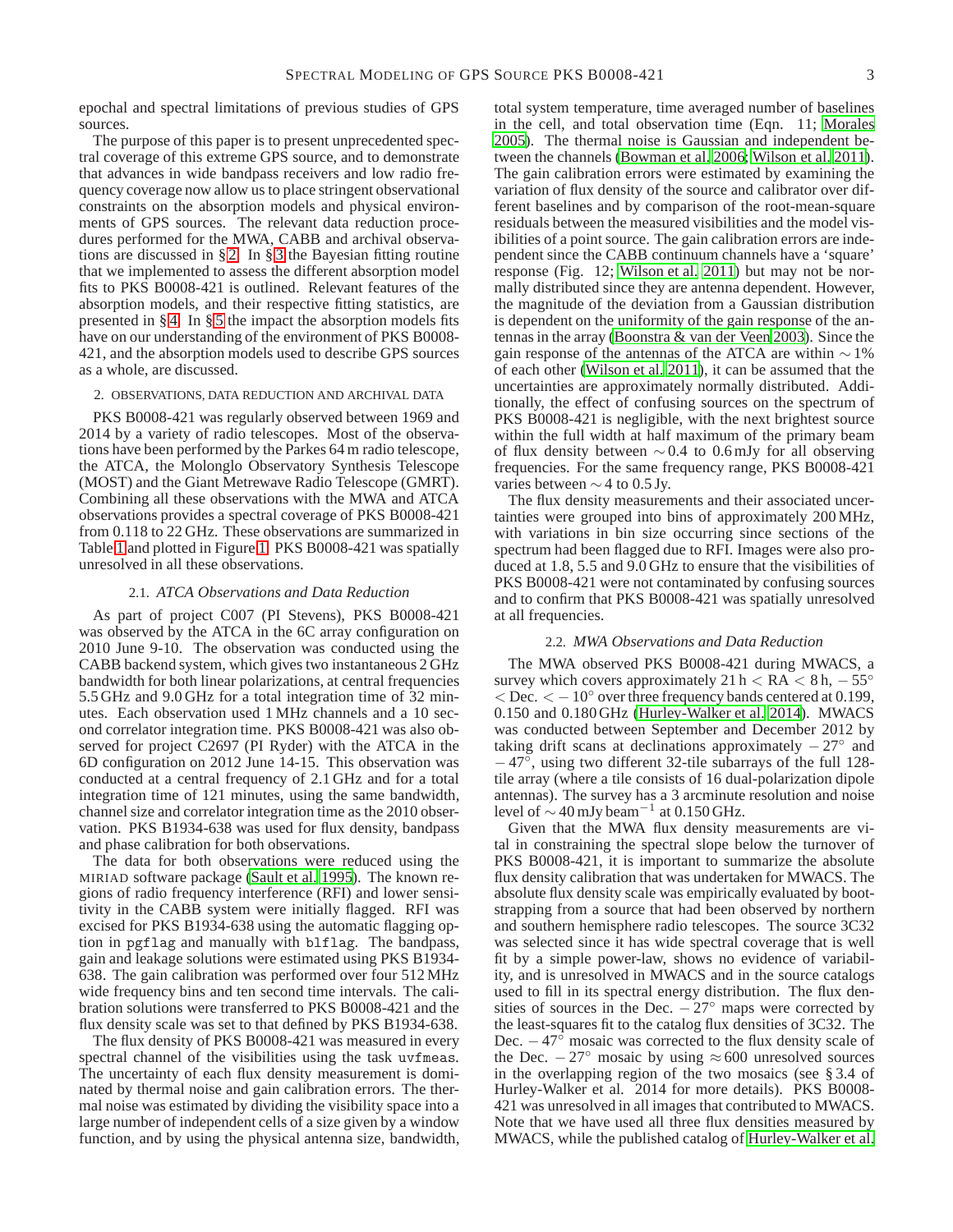**Table 1**

<span id="page-3-0"></span>A summary of the observations of PKS B0008-421 used in the spectral modeling. Note that the reported [Wills \(1975\)](#page-13-45) fluxes have been corrected to the [Baars et al. \(1977](#page-12-9)) flux density scale. The epochs of the observations are presented as accurately as possible, but when only a broad timeframe is known, it is presented in the format YYYY-YYYY.

| $\nu$<br>(GHz) | $S_{\nu}$   | $\sigma$<br>(Jy) | Epoch       | Telescope             | Reference (Survey)                                                         |
|----------------|-------------|------------------|-------------|-----------------------|----------------------------------------------------------------------------|
| 0.118          | (Jy)<br>0.7 | 0.2              | 2012 Dec 01 | <b>MWA</b>            |                                                                            |
| 0.150          | 1.2         | 0.2              | 2012 Dec 01 | <b>MWA</b>            | Hurley-Walker et al. (2014) (MWACS)<br>Hurley-Walker et al. (2014) (MWACS) |
| 0.180          | 1.9         | 0.1              | 2012 Dec 01 | MWA                   | Hurley-Walker et al. (2014) (MWACS)                                        |
| 0.235          | 3.6         | 0.5              | 2013 Jul 04 | <b>GMRT</b>           | <b>GMRT Cal</b>                                                            |
| 0.408          | 6.6         | 0.2              | 1969-1974   | MOST                  | Large et al. $(1981)$ (MRC)                                                |
| 0.468          | 7.0         | 0.7              | 1965-1969   | Parkes Interferometer | Wills (1975)                                                               |
| 0.580          | 6.6         | 0.4              | 1965-1969   | Parkes                | Wills (1975)                                                               |
| 0.610          | 6.7         | 1.1              | 2013 Jul 04 | <b>GMRT</b>           | <b>GMRT Cal</b>                                                            |
| 0.635          | 7.3         | 0.2              | 1965-1969   | Parkes                | Wills (1975)                                                               |
| 0.843          | 6.5         | 0.3              | 1987 Nov 07 | <b>MOST</b>           | Campbell-Wilson & Hunstead (1994)                                          |
| 0.843          | 6.4         | 0.2              | 1998 Apr 05 | <b>MOST</b>           | Mauch et al. (2003) (SUMSS)                                                |
| 0.960          | 6.1         | 0.2              | 1965-1969   | Parkes                | Wills (1975)                                                               |
| 1.357          | 4.6         | 0.1              | 2012 Jun 15 | <b>ATCA</b>           | This work                                                                  |
| 1.384          | 4.4         | 0.4              | 2008 Jun 19 | <b>ATCA</b>           | Randall et al. (2011)                                                      |
| 1.410          | 4.70        | 0.07             | 1965-1969   | Parkes                | Wills (1975)                                                               |
| 1.687          | 3.83        | 0.09             | 2012 Jun 15 | <b>ATCA</b>           | This work                                                                  |
| 1.904          | 3.43        | 0.08             | 2012 Jun 15 | <b>ATCA</b>           | This work                                                                  |
| 2.106          | 3.14        | 0.08             | 2012 Jun 15 | <b>ATCA</b>           | This work                                                                  |
| 2.307          | 2.87        | 0.07             | 2012 Jun 15 | <b>ATCA</b>           | This work                                                                  |
| 2.496          | 2.7         | 0.3              | 2008 Jun 19 | <b>ATCA</b>           | Randall et al. (2011)                                                      |
| 2.513          | 2.65        | 0.06             | 2012 Jun 15 | <b>ATCA</b>           | This work                                                                  |
| 2.700          | 2.49        | 0.03             | 1965-1969   | Parkes                | Wills (1975)                                                               |
| 2.718          | 2.45        | 0.06             | 2012 Jun 15 | <b>ATCA</b>           | This work                                                                  |
| 2.921          | 2.28        | 0.05             | 2012 Jun 15 | <b>ATCA</b>           | This work                                                                  |
| 4.680          | 1.37        | 0.03             | 2010 Jun 10 | <b>ATCA</b>           | This work                                                                  |
| 4.800          | 1.35        | 0.07             | 2004 Nov 11 | <b>ATCA</b>           | Murphy et al. $(2010)$ $(AT20G)$                                           |
| 4.800          | 1.25        | 0.02             | 1993 Sep 24 | <b>ATCA</b>           | McConnell et al. (2012) (ATPMN)                                            |
| 4.800          | 1.3         | 0.1              | 2008 Jun 19 | <b>ATCA</b>           | Randall et al. (2011)                                                      |
| 4.850          | 1.39        | 0.07             | 1990 Jun 01 | Parkes                | Wright et al. (1994) (PMN)                                                 |
| 4.926          | 1.28        | 0.03             | 2010 Jun 10 | <b>ATCA</b>           | This work                                                                  |
| 5.000          | 1.1         | 0.2              | 1965-1969   | Parkes                | Wills (1975)                                                               |
| 5.009          | 1.35        | 0.08             | 1965-1969   | Parkes                | Wills (1975)                                                               |
| 5.145          | 1.22        | 0.03             | 2010 Jun 10 | <b>ATCA</b>           | This work                                                                  |
| 5.380          | 1.75        | 0.03             | 2010 Jun 10 | <b>ATCA</b>           | This work                                                                  |
| 5.615          | 1.09        | 0.03             | 2010 Jun 10 | <b>ATCA</b>           | This work                                                                  |
| 5.822          | 1.04        | 0.03             | 2010 Jun 10 | <b>ATCA</b>           | This work                                                                  |
| 6.062          | 0.98        | 0.02             | 2010 Jun 10 | <b>ATCA</b>           | This work                                                                  |
| 6.264          | 0.94        | 0.02             | 2010 Jun 10 | <b>ATCA</b>           | This work                                                                  |
| 8.215          | 0.65        | 0.02             | 2010 Jun 10 | <b>ATCA</b>           | This work                                                                  |
| 8.478          | 0.62        | 0.01             | 2010 Jun 10 | <b>ATCA</b>           | This work                                                                  |
| 8.640          | 0.57        | 0.06             | 2008 Jun 19 | <b>ATCA</b>           | Randall et al. (2011)                                                      |
| 8.640          | 0.55        | 0.03             | 1993 Sep 24 | <b>ATCA</b>           | McConnell et al. (2012) (ATPMN)                                            |
| 8.640          | 0.61        | 0.03             | 2004 Nov 22 | <b>ATCA</b>           | Murphy et al. $(2010)$ $(AT20G)$                                           |
| 8.690          | 0.60        | 0.02             | 2010 Jun 10 | <b>ATCA</b>           | This work                                                                  |
| 8.936          | 0.58        | 0.02             | 2010 Jun 10 | <b>ATCA</b>           | This work                                                                  |
| 9.156          | 0.56        | 0.01             | 2010 Jun 10 | <b>ATCA</b>           | This work                                                                  |
| 9.360          | 0.55        | 0.01             | 2010 Jun 10 | <b>ATCA</b>           | This work                                                                  |
| 9.575          | 0.54        | 0.01             | 2010 Jun 10 | <b>ATCA</b>           | This work                                                                  |
| 9.776          | 0.52        | 0.01             | 2010 Jun 10 | ATCA                  | This work                                                                  |
| 18.500         | 0.18        | 0.01             | 2002 Mar 21 | <b>ATCA</b>           | Ricci et al. (2004)                                                        |
| 19.904         | 0.152       | 0.008            | 2004 Oct 22 | <b>ATCA</b>           | Murphy et al. (2010) (AT20G)                                               |
| 22.000         | 0.13        | 0.01             | 2001 Jan 02 | <b>ATCA</b>           | Ricci et al. (2006)                                                        |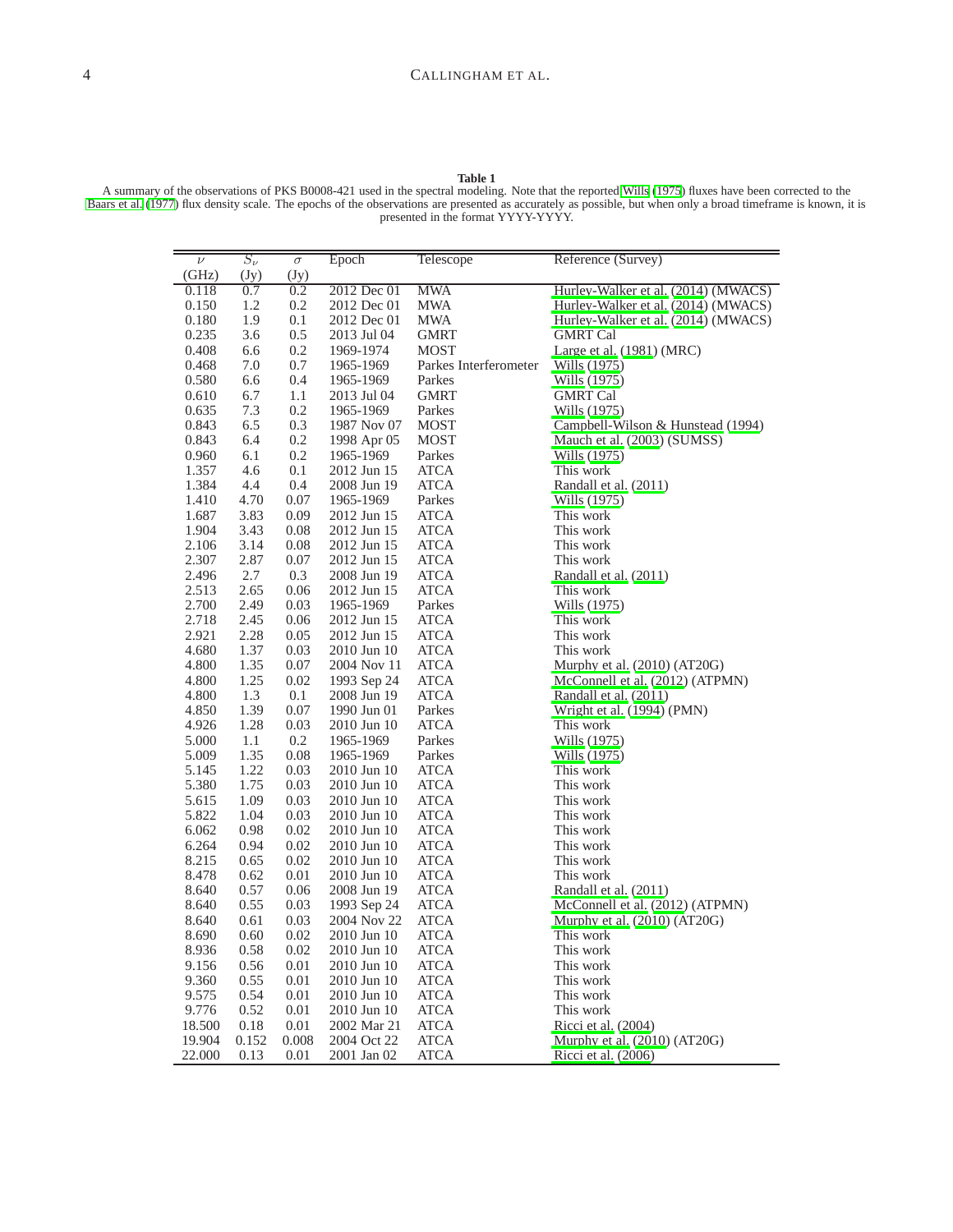[\(2014](#page-13-39)) only reports a flux density at 0.180 GHz based on a spectral fit to the flux density at the three frequencies. Using all three flux density measurements is justified due to the brightness of PKS B0008-421 relative to other sources in the catalog. Confusion also has a negligible impact on the flux density measurements at these frequencies since PKS B0008- 421 is at least four times brighter than any other source in the synthesized primary beam.

# 2.3. *Archival Data* 2.3.1. *ATCA*

PKS B0008-421 has been observed by the ATCA as part of both survey and targeted programs. For targeted observations, [Randall et al.](#page-13-48) [\(2011\)](#page-13-48) observed PKS B0008-421 as part of a campaign to construct an unbiased southern hemisphere catalog of CSS and GPS sources. They conducted observations at 1.4, 2.3, 4.8 and 8.6 GHz in the 1.5B array using the now superseded 128 MHz array backend. The source was not included as part of their final catalog since the observed frequencies were not low enough to constrain the turnover. PKS B0008-421 was also observed by [Ricci et al. \(2004](#page-13-52)) as part of a program focusing on the polarization properties of bright radio sources at 18.5 GHz. Since the 15 mm receivers were in the commissioning phase at the time of observation, only three antennas in a compact configuration were used with 128 MHz bandwidth. Additionally, [Ricci et al. \(2004\)](#page-13-52) had poor atmospheric phase stability during the observations so they used non-imaging model-fitting techniques to calibrate and derive source flux densities in all the Stokes parameters after accounting for confusion. The sources of [Ricci et al.](#page-13-52) [\(2004](#page-13-52)) were followed up by [Ricci et al. \(2006\)](#page-13-53) at 22 GHz.

During the blind Australia Telescope 20 GHz Survey (AT20G; [Murphy et al. 2010](#page-13-49)), PKS B0008-421 was observed with the ATCA using two 128 MHz bands centered on 18.752 and 21.056 GHz, which were then combined into a single band centered on 19.9 GHz. The source was followed up at 4.8 and 8.6 GHz. Upper limits were placed on the polarized flux and fractional polarization at these frequencies. All observations were conducted in a hybrid array. PKS B0008- 421 was also observed as part the Australia Telescope-Parkes-MIT-NRAO survey (ATPMN; [McConnell et al. 2012\)](#page-13-50), which was an ATCA survey of Parkes-MIT-NRAO (PMN; [Wright et al. 1994\)](#page-13-51) sources at 4.8 and 8.64 GHz, with the array in 6C and using a 128 MHz bandpass. PKS B0008-421 was spatially unresolved for all observations conducted by the ATCA. Furthermore, PKS B0008-421 remained unresolved when the AT20G data were reprocessed utilizing the study of 6 km baselines [\(Chhetri et al. 2013](#page-12-11)). All ATCA flux densities are listed in Table [1.](#page-3-0)

### 2.3.2. *Parkes 64 m Radio Telescope*

The Parkes 64 m radio telescope observed PKS B0008-421 between 1965 and 1969 at 0.580, 0.635, 0.960, 1.410, 2.700, 5.000 and 5.009 GHz [\(Wills 1975](#page-13-45), and references therein). At 0.580, 0.635 and 0.960 GHz uncertainty due to confusion can be large since the Parkes 64 m radio telescope is a single dish, so scans were made over a large range of right ascension and declination to correct for effects of any strong confusing sources on the base level on either side of the scan. PKS B0008-421 is located in a field that is isolated from sources brighter than 1 Jy at 0.635 GHz. PKS B0008-421 was also observed by the Parkes interferometer, which consisted of the 64 m radio telescope and a 18 m radio telescope, at 0.468 GHz. This had the advantage of allowing the effects of confusing sources on source structure to be separated and removed. These observations are discussed at greater length by [Wills \(1975\)](#page-13-45). Note that the flux densities have been adjusted from the flux density scale of [Wills](#page-13-54) [\(1973\)](#page-13-54) to the [Baars et al.](#page-12-9) [\(1977\)](#page-12-9) flux density scale via appropriate frequency dependent multiplicative factors. Additionally, PKS B0008-421 was observed as part of the PMN survey at 4.85 GHz [\(Wright et al.](#page-13-51) [1994\)](#page-13-51). The Parkes 64 m radio telescope flux density measurements are also listed in Table [1.](#page-3-0)

#### 2.3.3. *Molonglo Observatory Synthesis Telescope*

PKS B0008-421 was observed by the MOST during the Sydney University Molonglo Sky Survey (SUMSS; [Bock et al. 1999;](#page-12-12) [Mauch et al. 2003](#page-13-47)) at 0.843 GHz and the Molonglo Reference Catalogue (MRC; [Large et al. 1981\)](#page-13-46) Additionally, PKS B0008-421 was frequently observed by the MOST at 0.843 GHz as part of a calibrator observation campaign from 1987 to 1996 [\(Campbell-Wilson & Hunstead 1994;](#page-12-10) [Gaensler & Hunstead](#page-13-55) [2000\)](#page-13-55). The flux density measurements are presented in Table [1.](#page-3-0) See the discussion on variability in § [4.1](#page-6-1) for further details about these observations.

### 2.3.4. *Giant Metrewave Radio Telescope*

The GMRT observed PKS B0008-421 at 0.235 and 0.610 GHz as part of its observing program to identify suit-able low radio frequency calibrators<sup>[1](#page-4-1)</sup>. PKS B0008-421 was unresolved at both frequencies. Uncertainties on the flux density measurements were calculated from the noise in the images and the errors in the gain solution of PKS B1934-638. The flux densities are presented in Table [1.](#page-3-0)

### 2.3.5. *Very Long Baseline Interferometry Observations*

VLBI observations of GPS sources are integral to understanding their nature because it is only with this high level of resolution that the source structure can be characterized. PKS B0008-421 was part of a VLBI monitoring campaign of southern hemisphere GPS sources at 2.3 and 8.4 GHz from 1990 to 1993 using a combination of antennas at seven different locations in Australia and one in South Africa [\(King 1994](#page-13-41); [Jauncey et al. 2003\)](#page-13-42). Based on model fitting to the visibilities and closure phases, PKS B0008-421 was well described by a model comprising two aligned linear components [\(King](#page-13-41) [1994\)](#page-13-41). At 2.3 GHz, the separation of these two components was observed to be  $\sim$  120 milliarcseconds, which at  $z = 1.12$ corresponds to a physical separation of ∼ 1000 pc; calculated assuming a spatially flat  $\lambda$ CDM cosmology with matter density  $\Omega_M = 0.286$ , vacuum energy density  $\Omega_{\lambda} = 0.714$ , and Hubble constant  $H_0 = 69.6 \text{ km s}^{-1} \text{ Mpc}^{-1}$  [\(Wright 2006](#page-13-56)). These structural properties are also evident in VLBA measurements of the source at 8.6 GHz [\(Fey et al. 2004](#page-13-57)), although detailed model fitting was not conducted for these observations. This classical double structure and small separation makes PKS B0008-421 consistent with the morphological CSO classification of GPS sources.

#### 3. BAYESIAN INFERENCE MODEL FITTING ROUTINE

<span id="page-4-0"></span>We have implemented a Bayesian inference model fitting routine to assess the extent to which different absorption mod-

<span id="page-4-1"></span><sup>1</sup> Details on the data reduction process can be found at http://gmrt.ncra.tifr.res.in/gmrt [hpage/Users/Help/CAL/Cal-List.html](http://gmrt.ncra.tifr.res.in/gmrt_hpage/Users/Help/CAL/Cal-List.html)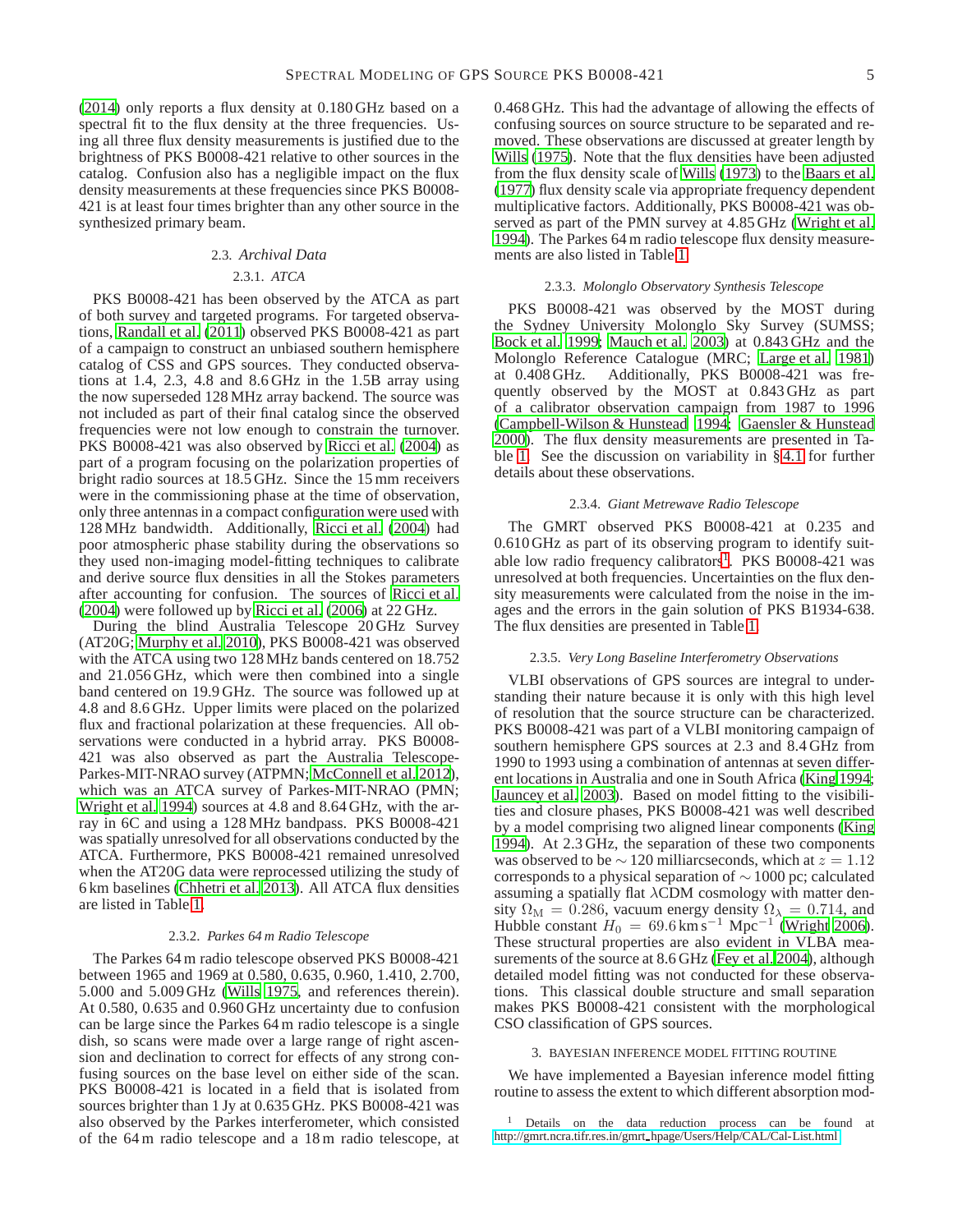

<span id="page-5-0"></span>Figure [1.](#page-3-0) Spectral energy distribution for PKS B0008-421, as described by the data points in Table 1. All points plotted are in the observed frame of PKS B0008-421.

els can describe the spectrum of PKS B0008-421, and to calculate the respective model parameters and associated uncertainties. Suppose that the observed flux densities at various frequencies are represented by the data vector  **and that we** want to estimate the values of the parameters  $\theta$  in some underlying model of the data  $M$ . One possible way to approach this problem is to utilize Bayes' theorem,

$$
\Pr(\boldsymbol{\theta} \mid \boldsymbol{D}, M) = \frac{\Pr(\boldsymbol{D} \mid \boldsymbol{\theta}, M) \Pr(\boldsymbol{\theta} \mid M)}{\Pr(\boldsymbol{D} \mid M)},\tag{1}
$$

where  $Pr(\theta | D, M)$  is the posterior distribution of the model parameters, representing the updated belief of the model parameters given the data,  $Pr(\overline{D} | \theta, M) \equiv \mathcal{L}(\theta)$  is the likelihood function, which is the probability of observing the data provided given some model parameters,  $Pr(\theta | M) \equiv \Pi(\theta)$ is the prior information associated with the model, and the Bayesian evidence  $Pr(D | M) \equiv Z$  is a measure of how well the model predicts the data observed.

The flux density measurements of PKS B0008-421 in Table [1](#page-3-0) are independent since the measurements are conducted by different instruments or the receivers had a response that ensures independence between channels. We make the justified assumption that the uncertainty  $\sigma_n$  on each measurement is normally distributed.

Since the flux density measurements are independent and the uncertainty on each measurement is normally distributed, the joint log likelihood function we used for this analysis was:

$$
\ln \mathcal{L}(\boldsymbol{\theta}) = -\frac{1}{2} \sum_{n} \left[ \frac{(D_n - S_\nu(\nu_n))^2}{\sigma_n^2} + \ln(2\pi\sigma_n^2) \right], \quad (2)
$$

where  $D_n$  is the flux density observed at frequency  $\nu_n$  and

 $S_{\nu}(\nu_n)$  is the expected flux density at  $\nu_n$  from the model given parameters  $\theta$ . This likelihood function was convolved with uniform priors for each model parameter with sensible ranges placed by known physical constraints. For example, the peak frequency or normalization of the flux density can not be negative.

The most efficient way to calculate the posterior probability density functions for the parameters of different models is via Markov chain Monte Carlo (MCMC) methods, which are designed to discretely sample posterior probability density functions of model parameters such that the likelihood function is maximized. We implemented an affine-invariant ensemble sampler [\(Goodman & Weare 2010\)](#page-13-58), via the Python package emcee [\(Foreman-Mackey et al. 2013](#page-13-59)), which means the algorithm utilizes an ensemble of "walkers" and is relatively insensitive to covariance between parameters since it performs equally well under all linear transformations. We utilized the simplex algorithm to direct the walkers to the maximum of the likelihood function [\(Nelder & Mead 1965\)](#page-13-60).

A Bayesian inference approach to modeling radio spectra has several advantages over traditional probabilistic data analysis procedures, such as least-squares and maximumlikelihood methods. This includes the ability to marginalize over nuisance parameters, generate complete probability distributions of model parameters and to incorporate prior knowledge so known physical constraints can be naturally placed on the system. Most importantly, since we are fitting non-linear models, Bayesian inference facilitates a more objective model comparison than traditional reduced  $\chi^2$ tests via comparison of evidence values, which appropriately penalize any additional degrees of freedom by integrating over all parameter space in each model [\(Jeffreys 1961](#page-13-61); [Andrae et al. 2010](#page-12-13)).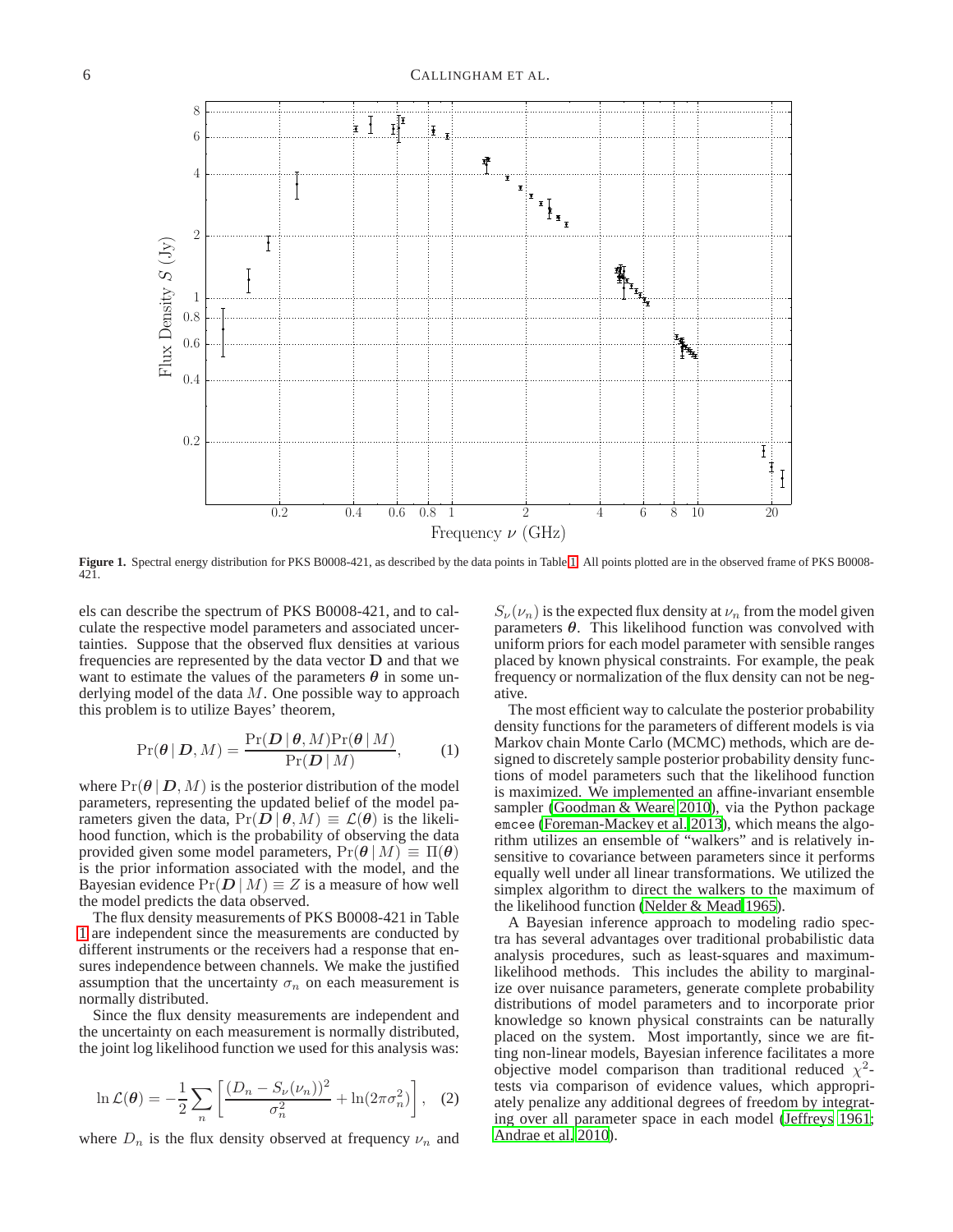Bayesian evidence is required to normalize the posterior over the prior volume so that:

$$
Z = \int \int \cdots \int \mathcal{L}(\boldsymbol{\theta}) \Pi(\boldsymbol{\theta}) d\boldsymbol{\theta}, \tag{3}
$$

where the dimensionality of the integration is set by the number of parameters in the model. The evidence can be thought of as the numerical statement of Occam's razor, since it represents the average of the likelihood over the prior volume. This means that models with high likelihood values throughout parameter space are favored over models with low likelihood regions. Unless a complex model provides a significantly better fit to the data than a model with a smaller parameter space, the evidence value will be larger for the model with a smaller number of parameters. We calculated the evidence for the different models using the algorithm MULTINEST [\(Feroz et al.](#page-13-62) [2013\)](#page-13-62), which is an implementation of nested sampling. The algorithm is initialized by uniformly sampling the prior space and then contracting the distribution of samples around high likelihood regions by discarding the sample with the least likelihood. A random sample is duplicated to keep the number of samples constant. This process is repeated until the replacement of samples is optimized after finding the region of maximum likelihood. The strength of nested sampling is that it calculates the mean posterior probability and the evidence. We ensured that the parameter estimates from MULTINEST were within uncertainty of those outputted by emcee, such that the calculated evidence was indicative of the best model fit.

Assuming *a priori* that two models are equally likely to describe the data, model selection can be performed solely based on the ratios of the respective evidences. In this paper we perform this in log space such that  $\Delta \ln(Z) = \ln(Z_2)$  –  $ln(Z_1)$ . Using an updated version of the Jefferys scale (e.g. [Kass & Raftery 1995;](#page-13-63) [Scaife & Heald 2012\)](#page-13-64),  $\Delta \ln(Z) \geq 3$  is strong evidence that  $M_2$  is favored over  $M_1$ ,  $1 < \Delta \ln(Z)$ 3 is moderate evidence in support of  $M_2$  over  $M_1$ , while  $0 < \Delta \ln(Z) < 1$  is inconclusive. For the sake of comparison to literature we have also included reduced  $\chi^2$  values for model selection assessment.

Note that each flux density measurement will have a systematic uncertainty associated with the absolute flux density scale, which could cause the ensemble of measurements to deviate from a Gaussian distribution. To test whether this would have an impact on the fitting process we introduced hyperparameters to the fits [\(Hobson et al. 2002\)](#page-13-65). Hyperparameters are similar to nuisance parameters in that they are marginalized over when calculating the posterior distribution, but hyperparameters differ in that they are not present in the model beforehand. They provide a method to quantify inaccurate uncertainties and systematic errors via weighting of the data sets [\(Hobson et al. 2002\)](#page-13-65). We find no statistical evidence that a hyperparameter is justified to model a possible deviation from a normal distribution for the ensemble of measurements, with  $\Delta \ln(Z)$  < 1 when comparing fits with and without a hyperparameter. The reason the ensemble distribution closely adheres to a Gaussian distribution is likely due to the fact that PKS B1934-638 was used to set the flux density scale for the majority of the observations.

#### 4. RESULTS

<span id="page-6-0"></span>The different absorption models for radio galaxies can be separated into two broad categories based on the underlying absorption mechanism: FFA and SSA. For FFA, the models vary depending on whether the ionized screen is internal or external to the radio emitting plasma, and on the topology of the screens. Additionally, the spectrum can also exhibit breaks due to the ageing of the electron population. In this section we first justify the use of multi-epoch data to fit the spectra of PKS B0008-421, and then outline the different features of the absorption models and fitting statistics.

# 4.1. *Variability*

<span id="page-6-1"></span>When considering the use of multi-epoch data to describe the spectrum of PKS B0008-421, it is important to determine whether PKS B0008-421 displays any temporal variability that could result in deviations to its intrinsic spectrum. PKS B0008-421 has been part of several radio monitoring campaigns, since it is used as a primary or secondary calibrator for many southern hemisphere radio telescopes. [Campbell-Wilson & Hunstead \(1994](#page-12-10)) and [Gaensler & Hunstead \(2000](#page-13-55)) both studied PKS B0008-421 with the MOST to ascertain whether it displayed any evidence of intrinsic variability or scintillation at 0.843 GHz. PKS B0008-421 was observed irregularly over 22,000 times in a 2-minute scan mode between 1987 and 1996, with separation between the observations ranging from several hours to days. In order to test for variability, [Gaensler & Hunstead](#page-13-55) [\(2000\)](#page-13-55) calculated the  $\chi^2$  probability that the flux density has remained constant from the light curve of PKS B0008-421, binned in 30 day intervals. This bin size was selected to reduce the effects of unrecognized systematic errors in the flux density determination and the presence of confusing sources in the field. PKS B0008-421 was found to be non-variable on this time scale following the procedure of [Kesteven et al.](#page-13-66) [\(1976\)](#page-13-66), which compares the probability of whether the dispersion in the weighted mean flux density comes from intrinsic variability or distributions of measurement errors, with a pvalue significantly greater than 0.01.

PKS B0008-421 was also part of a monitoring campaign by the Tasmanian Mount Pleasant 26 m antenna between 1990 and 1993. PKS B0008-421 was regularly observed over a 30 month period 52 and 34 times at 2.3 and 8.4 GHz, respectively [\(Jauncey et al. 2003\)](#page-13-42). The average root-mean-square errors of the observations were  $\sim 0.1$  Jy. Using the same statistical technique applied by [Gaensler & Hunstead \(2000\)](#page-13-55), [King](#page-13-41) [\(1994\)](#page-13-41) demonstrated that PKS B0008-421 was not variable at 2.3 GHz and 8.4 GHz with p-values of 0.02 and 0.95, respectively.

Therefore, it is evident that PKS B0008-421 is not variable, within the uncertainties of these datasets, over timescales from hours to decades at several frequencies. This lack of variability is consistent with the nature of most GPS sources that have morphologies consistent with CSOs [\(O'Dea 1998](#page-13-7); [Fassnacht & Taylor 2001](#page-13-67)), and justifies the use of multi-epoch data to model the spectrum.

#### 4.2. *Free-Free Absorption*

<span id="page-6-2"></span>FFA involves the attenuation of emission radiation by an external or internal ionized screen relative to the emitting electrons. The morphology of the screen could be either homogeneous or inhomogeneous. For electron temperature  $T_e$  in K and free electron density  $n_e$  in cm<sup>-3</sup>, the optical depth due to FFA at frequency  $\nu$  in GHz is approximated by

$$
\tau_{\nu} \approx 8.24 \times 10^{-2} \nu^{-2.1} T_{\rm e}^{-1.35} \int n_{\rm e}^2 \, \mathrm{d}l,\tag{4}
$$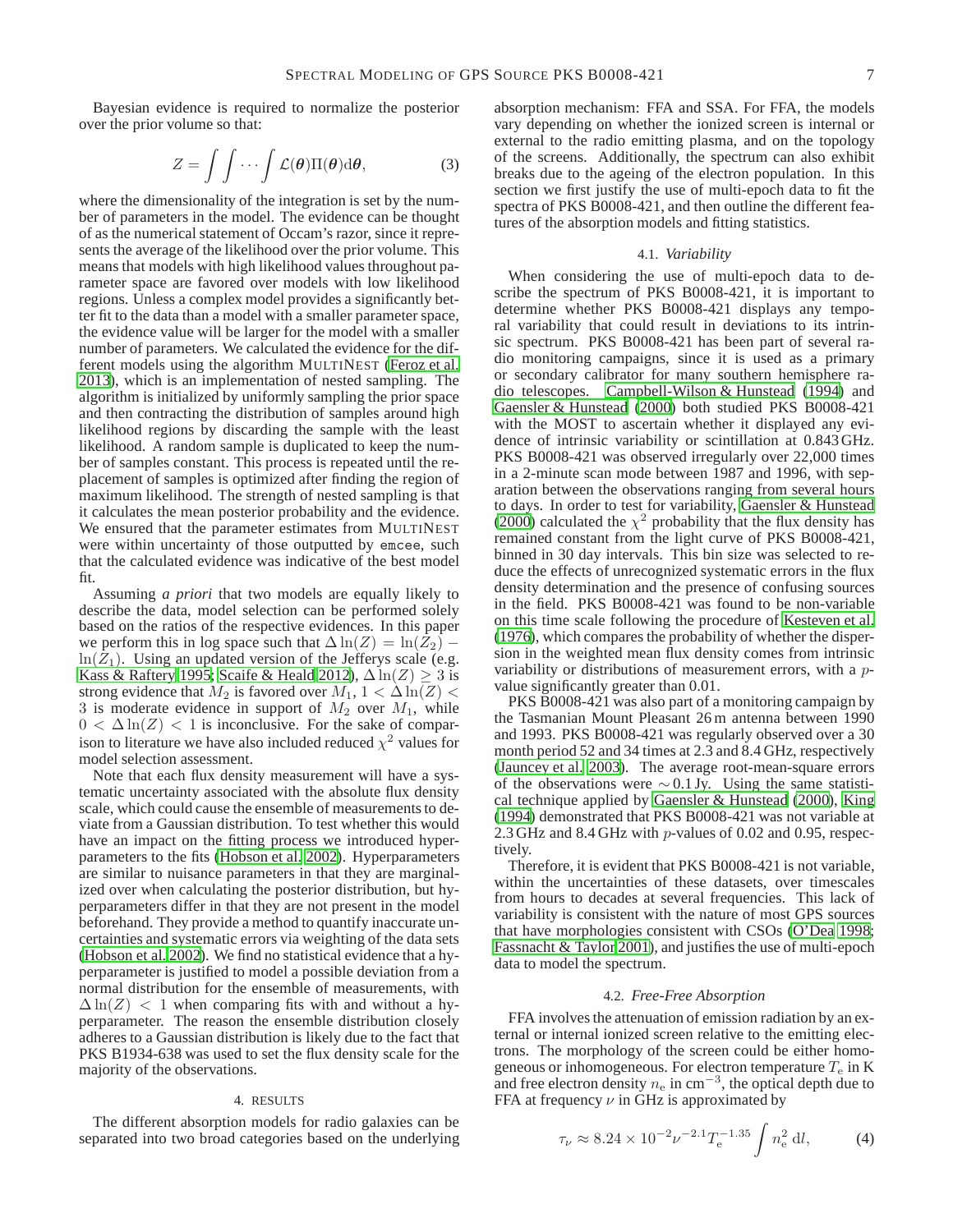where  $l$  is the distance through the source in pc [\(Mezger & Henderson 1967\)](#page-13-68). Assuming that a homogeneous ionized screen surrounds the plasma producing the nonthermal power-law spectrum, the resulting free-free absorbed spectrum is described by

$$
S_{\nu} = a\nu^{\alpha}e^{-\tau_{\nu}},\tag{5}
$$

where  $\alpha$  characterizes the amplitude of the intrinsic synchrotron spectrum, and  $\alpha$  is the spectral index of the synchrotron spectrum. It is convenient to parameterize the optical depth as  $\tau_{\nu} = (\nu/\nu_{\rm p})^{-2.1}$ , where  $\nu_{\rm p}$  is the frequency at which the optical depth is unity. The best model fit for the spectrum is shown in Figure [2\(](#page-9-0)a) and the resulting parameter values, with associated 1- $\sigma$  uncertainties, are presented in Table [2.](#page-8-0)

As is clear from the fitting statistics, a single homogeneous absorbing screen cannot accurately describe the spectrum of PKS B0008-421: the gradient below the turnover is too steep and it overpredicts the flux density at high frequencies. One possible alternative, as suggested by [Tingay & de Kool](#page-13-33) [\(2003](#page-13-33)), is to fit two separate homogeneous free-free absorbing screens in front of two separate non-thermal distributions of electrons, since the source has been resolved into two components. The justification for this method is that for all observations with lower resolution than VLBI, the flux density we measure represents the sum of the environments of both these components. Therefore, the double homogeneous free-free model fit to the spectrum has the form:

$$
S_{\nu} = \sum_{i=1,2} a_i \nu^{\alpha_i} e^{-\tau_{\nu,i}}.
$$
 (6)

The resulting fit is also presented in Figure [2\(](#page-9-0)a) and Table [2.](#page-8-0) The double homogeneous FFA model is a statistical improvement over the single homogeneous model, with  $\Delta \ln(Z) > 6$ . However, despite doubling the number of parameters in the model, the double homogeneous FFA model still falls too rapidly at low radio frequencies and over predicts the flux density at high frequencies.

It is possible that the absorbing ionized medium is mixed in with the relativistic electrons that are producing the nonthermal spectrum. In that case the spectrum is characterized as

$$
S_{\nu} = a\nu^{\alpha} \left( \frac{1 - e^{-\tau_{\nu}}}{\tau_{\nu}} \right). \tag{7}
$$

This fit is presented in Figure [2\(](#page-9-0)b) and in Table [2.](#page-8-0) It is evident that the internal FFA cannot accurately describe the spectrum because of its shallow slope below the turnover. This is to be expected since the gradient below the turnover for such a model should be  $\alpha + 2.1$ .

An alternative FFA model, proposed by [Bicknell et al.](#page-12-4) [\(1997](#page-12-4)), treats the FFA screen as inhomogeneous and external to the non-thermal electrons in the lobes of the source. In this model, the jets from the AGN produce a bow shock that photoionizes the interstellar medium as it propagates, such that if the density of the gas surrounding the radio lobe is sufficiently high, it will cause FFA. Hence, the clouds have a range of optical depths that [Bicknell et al.](#page-12-4) [\(1997\)](#page-12-4) assume follow a power-law distribution  $\eta$  parameterized by the index  $p$ , such that  $\eta^p \propto \int (n_e^2 T_e^{-1.35})^p dl$ . Note that we require  $p > -1$ otherwise the model reduces to the homogeneous limit, and  $\eta$  varies from 0 to a maximum value  $\eta_0 = \nu_{\rm p}^{-2.1}$ . Assuming that the length scale of the shock and the inhomogeneities in

the interstellar medium are both much less than the size of the lobes, the model can be represented by

$$
S_{\nu} = a(p+1)\gamma \left[ p+1, \left( \frac{\nu}{\nu_{\rm p}} \right)^{-2.1} \right] \left( \frac{\nu}{\nu_{\rm p}} \right)^{2.1(p+1)+\alpha}, \tag{8}
$$

where  $\gamma$  is the lower incomplete gamma function of order  $p + 1$ . The model is plotted in Figure [2\(](#page-9-0)c) and the fit parameters are represented in Table [2.](#page-8-0) This is the best fitting FFA model with  $\Delta \ln(Z) > 3$  when compared to the double homogeneous model. Comparatively to the double homogeneous FFA model, the inhomogeneous FFA model provides a better fit to the slope below the turnover but continues to predict additional flux at high frequencies.

# 4.3. *Synchrotron Self-Absorption*

SSA has been the other dominant theory used to explain the inverted spectra of GPS sources. In this model, the turnover occurs because the source cannot have a brightness temperature that exceeds the plasma temperature of the nonthermal electrons [\(Kellermann 1966\)](#page-13-23). Alternatively, SSA can be thought to occur at the frequency at which the relativistic electrons and emitted synchrotron photons have a high chance of scattering. The absorption cross-section for a synchrotron electron and a low-energy photon is greater at larger wavelengths. Hence, for a source of a given size, very-long wavelength emission is only visible from a very thin shell at the surface of the source. As the observing frequency increases, photons emerge from regions of the source that are progressively deeper in the source such that the total flux density increases until the optically thin regime is reached. Parameterizing the spectrum in terms of the power-law index,  $\beta$ , of the electron energy distribution [\(Tingay & de Kool 2003\)](#page-13-33), such that  $\alpha = -(\beta - 1)/2$ , and assuming the synchrotron emitting region is homogeneous, the spectrum is modeled by:

$$
S_{\nu} = a \left(\frac{\nu}{\nu_{\rm p}}\right)^{-(\beta - 1)/2} \left(\frac{1 - e^{-\tau}}{\tau}\right),\tag{9a}
$$

where,

$$
\tau = \left(\frac{\nu}{\nu_{\rm p}}\right)^{-(\beta+4)/2},\tag{9b}
$$

and where  $\nu_{\rm p}$  corresponds to the frequency at which the source becomes optically thick. This is the frequency at which the mean free path of electron-photon scatterings is approximately the size of the source. Applying the same logic as in § [4.2,](#page-6-2) that the observed flux density from the source is the sum of two different lobes with different electron energy distributions, the spectrum could also be described by two SSA components such that

$$
S_{\nu} = \sum_{i=1,2} a_i \left(\frac{\nu}{\nu_{\text{p},i}}\right)^{-(\beta_i - 1)/2} \left(\frac{1 - e^{-\tau_i}}{\tau_i}\right), \quad (10a)
$$

where,

$$
\tau_i = \left(\frac{\nu}{\nu_{\text{p},i}}\right)^{-(\beta_i+4)/2}.\tag{10b}
$$

The fits for the single and double SSA models are presented in Table [2](#page-8-0) and Figure [2\(](#page-9-0)d). The double SSA model is statistically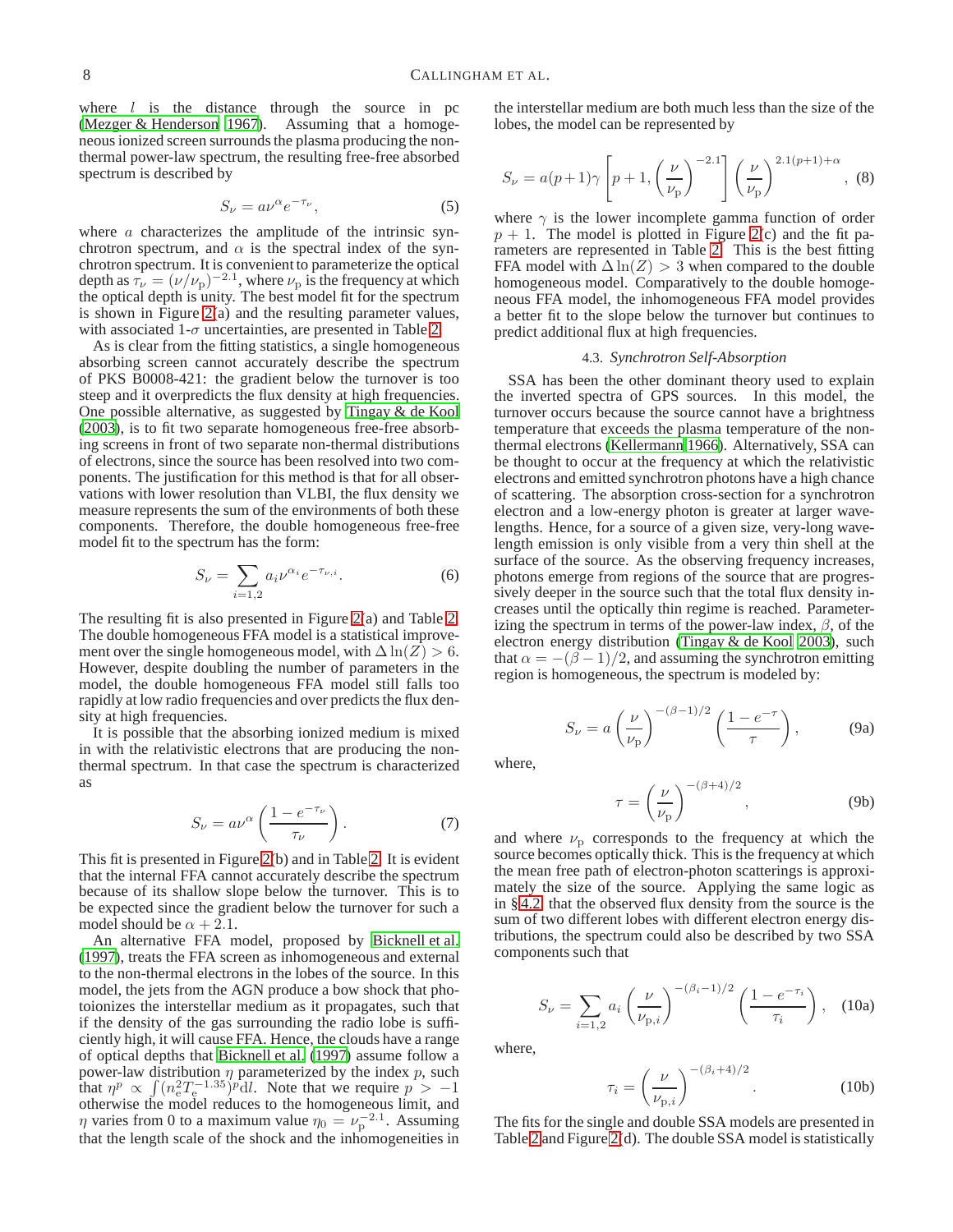| ndices of the synchrotron $\alpha_i$ , the power-law indices of the electron energy distribution $\beta_i$ , the frequencies at which the optical depth of the absorption model is unity $\nu_{p,i}$ , the high-frequency<br>the reduced $\chi^2$ -value of the model fit $\chi^2_{\text{red}}$ , and the log of the Bayesian evidence of the model fit $\ln(Z)$ . | $\beta_2$ $\nu_{p,1}$ (GHz) $\nu_{p,2}$ (GHz)<br>$\alpha_2$<br>$\alpha_1$ | $\therefore$ 12.18 -567.4 $\pm$ 0.2<br>$0.480 \pm 0.007$<br>$\vdots$<br>$-1.190 \pm 0.006$ | 5.52 $-422.4 \pm 0.2$<br>$0.293 \pm 0.007$ 0.93 $\pm 0.05$<br>$-1.27^{+0.05}_{-0.04}$ $-1.28 \pm 0.03$ |
|--------------------------------------------------------------------------------------------------------------------------------------------------------------------------------------------------------------------------------------------------------------------------------------------------------------------------------------------------------------------|---------------------------------------------------------------------------|--------------------------------------------------------------------------------------------|--------------------------------------------------------------------------------------------------------|
|                                                                                                                                                                                                                                                                                                                                                                    |                                                                           |                                                                                            |                                                                                                        |
| exponential cutoff $\nu_{\rm hr}$ , L                                                                                                                                                                                                                                                                                                                              | $a_1$ (Jy) $a_2$ (Jy)                                                     | $7.99 \pm 0.08$                                                                            | $3.6 \pm 0.2$ $5.8 \pm 0.2$                                                                            |
|                                                                                                                                                                                                                                                                                                                                                                    | Models                                                                    | single Homogeneous FFA                                                                     | Double Homogeneous FFA                                                                                 |

Inhomogeneous FFA 12.0

<span id="page-8-0"></span>Inhomogeneous FFA Internal FFA

Internal FFA 8.8

Single SSA 13.4

Double SSA 12.2

Double SSA Single SSA

Single  $SSA + exp$ . break 12.4

Double SSA + exp. break  $8.3^{+0.6}_{-0.7}$ 

Inhomogeneous FFA + exp. break 12.9

Inhomogeneous FFA + exp. Double SSA + exp. break Single SSA + exp. break

break

 $12.9 \pm 0.3$ 

 $\pm 0.3$  · · · · · - - 0.93

 $\vdots$ 

 $-0.93 \pm 0.02$ 

 $\pm 0.02$   $\cdots$   $\cdots$  0.55

 $\vdots$ 

−0.7 6.1+0.7 −0.6

 $\frac{3}{3}$   $\frac{3}{3}$   $\frac{1}{3}$   $\frac{3}{3}$   $\frac{1}{3}$   $\frac{3}{3}$   $\frac{3}{3}$   $\frac{3}{3}$   $\frac{3}{3}$   $\frac{3}{3}$   $\frac{3}{3}$   $\frac{3}{3}$   $\frac{3}{3}$   $\frac{3}{3}$   $\frac{3}{3}$   $\frac{3}{3}$   $\frac{3}{3}$   $\frac{3}{3}$   $\frac{3}{3}$   $\frac{3}{3}$   $\frac{3}{3}$   $\frac{3}{3}$ 

 $12.4 \pm 0.2$ 

 $\frac{1}{2}$ 

 $\pm 0.3$  2.5

 $2.5 \pm 0.2$ 

 $0.2$   $\cdots$   $\cdots$   $0.2$ 

 $\frac{1}{2}$   $\frac{1}{2}$   $\frac{1}{2}$   $\frac{1}{2}$   $\frac{1}{2}$   $\frac{1}{2}$   $\frac{1}{2}$   $\frac{1}{2}$   $\frac{1}{2}$   $\frac{1}{2}$   $\frac{1}{2}$   $\frac{1}{2}$   $\frac{1}{2}$   $\frac{1}{2}$   $\frac{1}{2}$   $\frac{1}{2}$   $\frac{1}{2}$   $\frac{1}{2}$   $\frac{1}{2}$   $\frac{1}{2}$   $\frac{1}{2}$   $\frac{1}{2}$ 

÷  $\vdots$ 

 $13.4 \pm 0.2$ 

 $8.8\pm0.1$ 

 $\pm 0.1$   $\cdots$   $\cdots$   $\pm 1.240$ 

 $-1.240 \pm 0.008$ 

 $\pm 0.2$   $\cdots$   $\cdots$  3.27

 $12.0 \pm 0.3$ 

 $\pm 0.3$  · · · · · -1.221

 $-1.221 \pm 0.008$ 

0.008 · · · · · · · · · 0.75

0.008 · · · · · · · · · 0.90

 $3.27 \pm 0.01$ 

 $3.48 \pm 0.06$ 

 $2.61 \pm 0.03$ 

 $\vdots$  $\vdots$  $\vdots$ 

 $\pm 0.03$   $\cdots$  0.75

 $\vdots$ 

 $3.3^{+0.3}_{-0.2}$  2.55 $^{+0.06}_{-0.08}$ 

+0.06 0.34+0.08<br>−0.08 0.34+0.08

 $0.34^{+0.07}_{-0.08}$  $0.55$ 

+0.07<br>-0.08 0.73<sup>+0.04</sup><br>-0.08  $0.73^{+0.04}_{-0.05}$ 

 $\pm$  0.02

 $\vdots$ 

 $\pm 0.02$   $\cdots$   $0.37^{+0.07}_{-0.06}$ 

 $\vdots$ 

 $0.37^{+0.07}_{-0.06}$ 

 $19 \pm 1$ 

1 0.80

 $-304.1 \pm 0.1$ 

 $\vdots$ 

 $± 2$  1.09

−305.8 ± 0.3

 $0.75 \pm 0.02$ 

 $\pm 0.02$   $\cdots$  13.7

 $\frac{1}{2}$ 

 $13.7 \pm 0.7$ 

 $\pm 0.7$   $\ldots$  2.39

 $\vdots$ 

 $\pm 0.06$  3.56 $^{+0.08}_{-0.07}$ 

−0.07 0.459

 $\pm 0.009$  1.56

 $1.56 \pm 0.7$ 

 $6.36$ <br> $\pm 0.7$ 

 $\vdots$ 

 $\pm 0.01$   $\cdots$  0.575

 $0.575 \pm 0.008$ 

 $0.75 \pm 0.02$ 

 $0.90 \pm 0.02$ 

[1]<br>2000年<br>2000年

 $\vdots$  $\vdots$ 

0.008 · · · · · · · · · 13.83

 $\pm 0.02$   $\cdots$   $\cdots$ 

 $0.24 \pm 0.04$ 

 $\pm 0.04$   $\cdots$  5.72

 $-419.0 \pm 0.6$ 

5.72 7.13

−567.4 ± 0.2

−609.5 ± 0.1

13.83

 $-408.5 \pm 0.3$ 

5.36 2.39

 $-336.6 \pm 0.2$ 

better fit than the single SSA model, with  $\Delta \ln(Z) > 100$ . However, as evident in Figure [2\(](#page-9-0)d), both models accurately model the slope below the turnover but underestimate the flux density at low frequencies and overestimate it at high frequencies.

We do not outline an inhomogeneous model of SSA since the slope below the turnover in the spectrum of PKS B0008- 421 is close to the theoretical prediction of the homogeneous SSA model. An attempt to fit a more general inhomogeneous SSA model finds that the steep spectral slope forces the model fit to be degenerate with the homogeneous SSA model.

### 4.4. *Spectral breaks and cut-offs*

As the non-thermal electrons age in the jets and lobes of a radio source, synchrotron and inverse-Compton losses preferentially deplete high-energy electron populations such that the spectrum deviates from a single power-law. There are several models that predict how the shape of the spectrum should evolve. In the continuous injection model of [Kardashev](#page-13-69) [\(1962\)](#page-13-69) a stream of electrons is constantly injected into a volume permeated with a constant magnetic field. This model predicts that the optically thin part of the spectrum should steepen above a break frequency,  $v'_{\text{br}}$ , from  $\alpha$  to  $\alpha$  – 0.5. Once this characteristic break frequency is known, the source's age and magnetic field strength can be estimated [\(Murgia et al.](#page-13-18) [1999\)](#page-13-18). We find that augmenting the models in the previous section with the continuous injection model does not improve the fit to the data because of its discontinuous nature. The abrupt change in spectral index is inconsistent with the smooth, continuous decline evident in the three bands of CABB data in Figure [1,](#page-5-0) and the fact the decrease in slope is not steep enough to fit this decline.

For GPS sources the assumptions of the continuous injection model may not hold, since there is evidence of intermittent and recurrent activity in the nuclei of such sources (e.g. [Owsianik & Conway 1998;](#page-13-15) [Brocksopp et al. 2007\)](#page-12-14). Approximately ten percent of GPS sources display several large scale radio structures that are usually explained as relics of previous active phases [\(Stanghellini et al. 2005\)](#page-13-70). An alternative model is to assume that the injection of fresh particles has ceased and that the radio source is already in the relic phase. In addition to the transition to the steeper slope  $\alpha - 0.5$  after  $\nu'_{\rm br}$ , this model predicts the formation of a high-frequency exponential cutoff after a second break frequency,  $\nu$ <sub>br</sub>, such that the absorption models have an additional multiplicative factor  $e^{-\nu/\nu_{\rm br}}$  [\(Jaffe & Perola 1973;](#page-13-71) [Komissarov & Gubanov 1994](#page-13-72); [Murgia 2003\)](#page-13-73). This second break frequency is related to the first according to

<span id="page-8-1"></span>
$$
\nu_{\rm br} = \nu_{\rm br}' \left(\frac{t_{\rm s}}{t_{\rm off}}\right)^2,\tag{11}
$$

where  $t_s$  is the age of the source and  $t_{\text{off}}$  is the time since the injection of fresh electrons has ceased.

As mentioned above, a steepening of the optically thin slope to  $\alpha$  – 0.5 is not statistically evident for PKS B0008-421. However, it is possible that the first break frequency  $\nu'_{\rm br}$  has moved to a lower frequency below the spectral turnover. This is consistent with the fact that the absorption models require an extraordinarily steep injection spectral index of  $\alpha \sim -1.2$ to fit the high-frequency data of PKS B0008-421. If the injection has ceased and the first spectral break frequency has moved to the optically thick part of the spectrum, a more reasonable injection spectral index of  $\alpha \sim -0.7$  can fit the opti-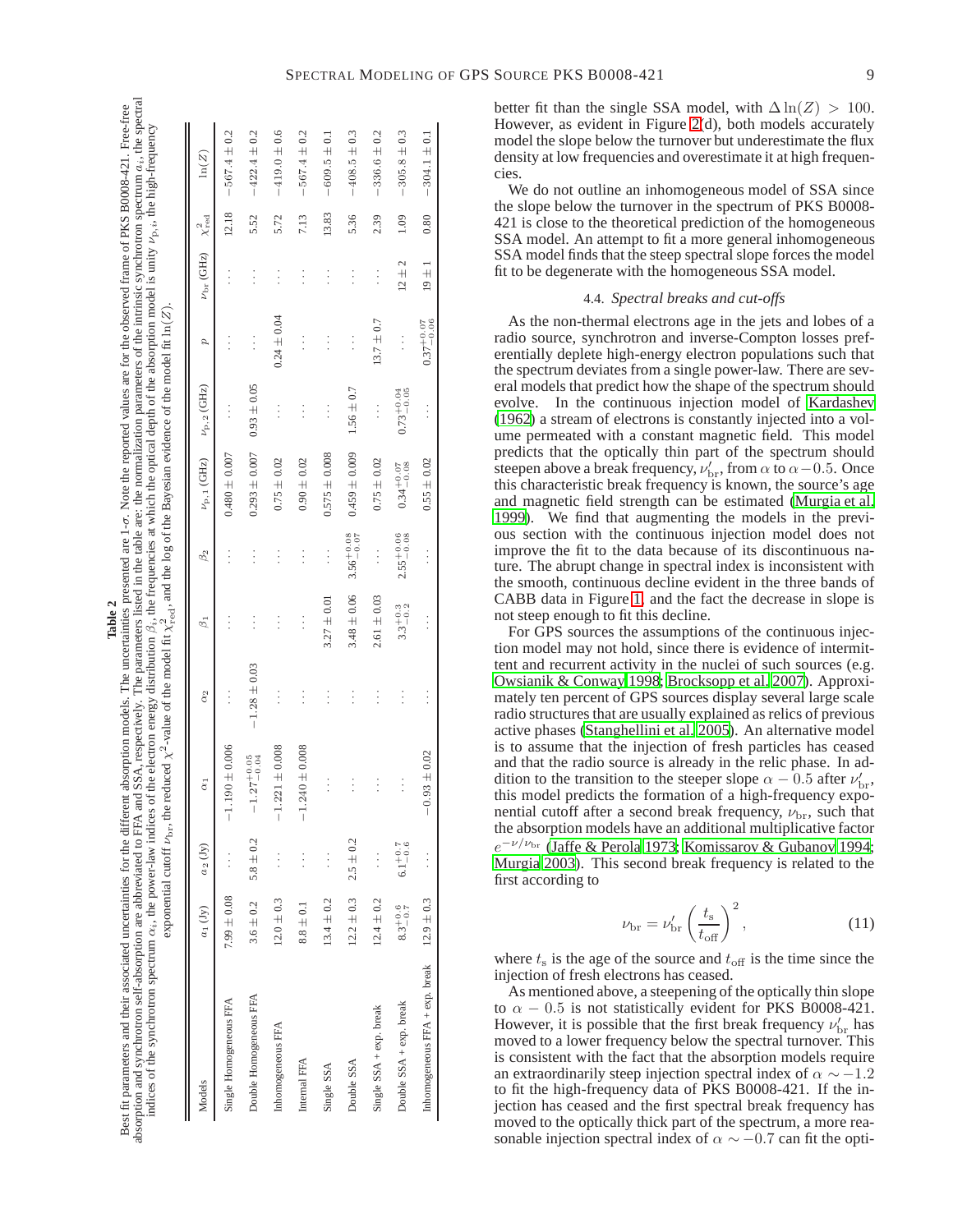

<span id="page-9-0"></span>Figure [2.](#page-8-0) Different absorption model fits to the spectral energy distribution of PKS B0008-421, using the parameter values reported in Table 2. The colored regions associated with the models represent the  $1-\sigma$  uncertainty on the model fit at the respective frequency. The  $\chi$ -values for the model fits are displayed below the spectral energy distributions. Note that free-free absorption and synchrotron self-absorption in these figures are abbreviated to FFA and SSA, respectively. (a) Single and double homogeneous FFA models are shown in brown and red, respectively. (b) Internal FFA model is represented in gray. (c) Inhomogeneous FFA model is shown in green. (d) Single and double SSA model fits are presented in purple and blue, respectively. (e) Inhomogeneous FFA model with an exponential spectral break is shown in green. (f) Single and double SSA models, with exponential spectral breaks, are presented in purple and blue, respectively. All fits are conducted in the observed frame.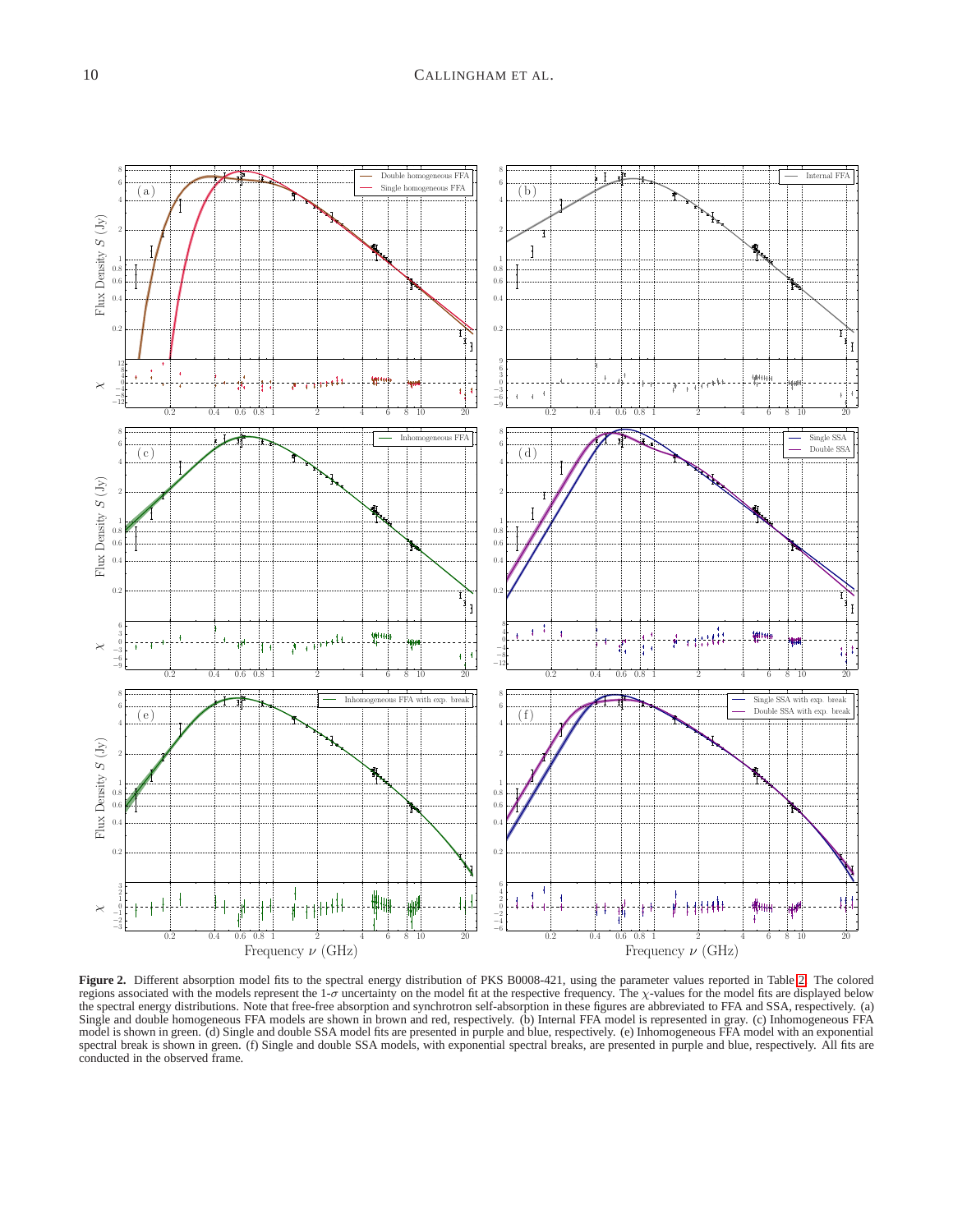cally thin part of the spectrum. As is clear in Table [2,](#page-8-0) the addition of an exponential attenuation at high frequencies provides a very significant statistical improvement in the overall fit to the spectrum, with  $\Delta \ln(Z) > 100$  for corresponding models compared with and without the exponential break. Note that while all the models are improved by the exponential break, only the three best fitting models are presented in Figures [2\(](#page-9-0)e) and [2\(](#page-9-0)f) as the addition of the exponential break still does not allow the spectral slope below the turnover to be well fit for homogeneous free-free and internal FFA models. After the addition of the high-frequency exponential break, the two best fitting models are the double SSA and the inhomogeneous FFA. The difference in Bayesian evidence between these two models,  $\Delta \ln(Z) = 1.7$ , moderately favors the inhomogeneous FFA model with an exponential break over the double SSA model with an exponential break. Such exponential spectral breaks have been observed in other sources, for instance PKS B1518+047 [\(Orienti et al. 2010\)](#page-13-19). Significantly, not only does this addition allow the models to follow the curvature evident in the CABB bands, it also ensures that the double SSA and inhomogeneous FFA models do not underestimate the flux density at low frequencies. This indicates that it is necessary to have good high-frequency coverage to correctly model the flux below the turnover in the spectrum.

Note that the high-frequency steepening could be due to source structure gradually being resolved out when observing from low to high frequencies or by the presence of older extended structure. As discussed in § [2,](#page-2-0) the steepening cannot be due to resolution affects since PKS B0008-421 was unresolved at all frequencies, even when 6 km baselines are used at 20 GHz [\(Chhetri et al. 2013\)](#page-12-11). All imaging at the frequencies of the ATCA observations, and at VLBI resolutions, also did not provide any evidence for extended structure. Therefore, the break evident in the spectrum is highly likely to be a physical feature of PKS B0008-421.

### 5. DISCUSSION

<span id="page-10-0"></span>PKS B0008-421 represents an extreme outlier in the population of GPS sources. It has the smallest spectral width (defined as the fullwidth at half maximum),  $\sim 0.5$  decade of frequency, and steepest low radio frequency slope,  $\alpha \sim +2.4$ , of any known GPS source. The average spectral width and spectral index below the turnover for GPS sources are  $\sim$  1.2 decades of frequency [\(O'Dea et al. 1991\)](#page-13-0) and  $\alpha \sim +0.7$ [\(de Vries et al. 1997\)](#page-12-1), respectively. The outlier nature of PKS B0008-421 is emphasized in Figure [3,](#page-10-1) which shows the distribution of the spectral indices of MWACS sources that have a AT20G counterpart. Such a population is dominated by bright, compact radio sources, likely including many GPS sources. The spectral slope of PKS B0008-421 in the MWACS band is over five standard deviations away from the median of the distribution.

Since PKS B0008-421 has an observed peak frequency below a gigahertz and a double component morphology that has a physical separation of  $\sim$  1000 pc, it has several similarities to a CSS source. However, when the relationships between the observed spectral peak, radio power, angular size and peak brightness are compared (e.g. Fig. 1, [Snellen et al.](#page-13-14) [2000;](#page-13-14) Fig. 1, [An & Baan 2012](#page-12-3)), all of PKS B0008-421 spectral properties are consistent with the GPS/CSO classification. Additionally, the physical separation between the double components is too large to for PKS B0008-421 to be associated with the HFP population [\(Orienti et al. 2006\)](#page-13-11).

It is noteworthy that the slope of the spectrum below the



<span id="page-10-1"></span>**Figure 3.** Distribution of the MWACS spectral index for the 706 sources detected in both MWACS and AT20G. Such a sample is dominated by compact sources.  $\alpha$  in this plot represents the spectral index of the source in the MWACS observations only. The location of PKS B0008-421 is highlighted in orange and by an arrow. This location is over five standard deviations away from the median of the distribution.

turnover of PKS B0008-421 is close to the SSA theoretical limit of  $\alpha$  = +2.5. This is because the common explanation for observing shallower spectral gradients below the turnover is due to inhomogeneity of the SSA regions in the source [\(O'Dea 1998;](#page-13-7) [Tingay & de Kool 2003](#page-13-33)). Such a steep low-frequency gradient could be indicative of a homogeneous emitting structure that could allow the most comprehensive differentiation between the different types of absorption models. Additionally, the very steep optically thin spectral index of  $\alpha \sim -1.2$  is a surprising characteristic since, if the youth scenario is correct, the radio emission from GPS sources should have only started several thousand years ago. This would imply an extraordinary injection spectral index is needed, or a source significantly older than common for GPS sources.

As shown in § [4,](#page-6-0) we can statistically conclude that internal FFA, single and double homogeneous FFA, and single SSA cannot be responsible for the turnover in the spectrum of PKS B0008-421. The two models that best fit the spectrum of PKS B0008-421 are the inhomogeneous FFA and double SSA models, both with the addition of a high-frequency exponential break. Both models can accurately predict the flux density and slope of the spectrum at high and low radio frequencies. By eye the two fits are identical but the difference in Bayesian evidence,  $\Delta \ln(Z) = 1.7$ , moderately favors the inhomogeneous FFA model over the double SSA model.

However, both the inhomogeneous FFA and double SSA models require some abnormal physical parameters to generate their fit, underscoring the extreme nature of PKS B0008- 421. Using the best fitting parameters from the double SSA model with an exponential break, the magnetic field strength of the source can be estimated. Provided that the spectral turnover of GPS sources is caused by SSA, the turnover frequency  $\nu_{\text{max}}$ , in GHz, for a homogeneous, self-absorbed radio source with a power-law electron energy distribution can be expressed [\(Kellermann & Pauliny-Toth 1981\)](#page-13-74) in terms of the magnetic field strength  $B$ , in G, the flux density at the turnover frequency  $S_{\text{max}}$ , in Jy, and angular size of the source  $\theta_{\text{max}}$ , in milliarcseconds, by

$$
\nu_{\text{max}} \sim 8.1 B^{1/5} S_{\text{max}}^{2/5} \theta^{-4/5} (1+z)^{1/5}.
$$
 (12)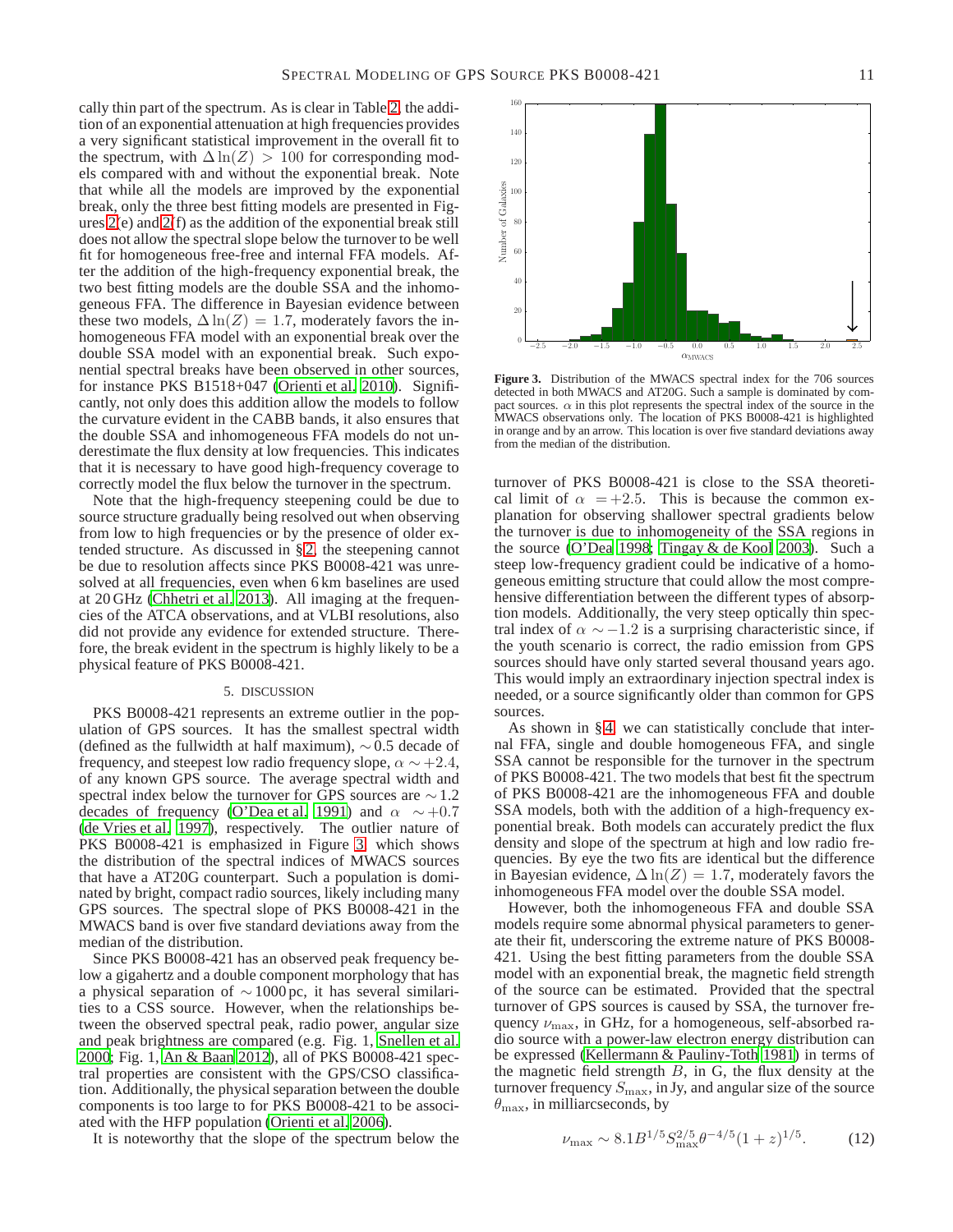For PKS B0008-421, this is estimated to be  $B \sim 4.1$  G. This is an order of magnitude larger than the typical magnetic field strength reported for GPS sources, which are often in the range of 5 to 100 mG [\(O'Dea 1998;](#page-13-7) [Orienti & Dallacasa](#page-13-30) [2008\)](#page-13-30).

In comparison, the inhomogeneous FFA model demands a large, positive  $p$  value to fit the steep low-frequency spectral slope, as shown in Table [2.](#page-8-0) All previous literature values report values of  $p$  that are negative or zero because of the more common shallow slope below the turnover [\(Bicknell et al.](#page-12-4) [1997;](#page-12-4) [Tingay & de Kool 2003\)](#page-13-33). Since  $p$  parameterizes the distribution of optical depth of absorbing clouds, the implication of a large, positive  $p$  is that there are substantially more clouds of high emission measure than clouds of low emission measure. In terms of the environment of the source, this could be justified if the radio jet is beginning to propagate into the environment and breaking up the interstellar medium into several large, dense and cool clouds. Therefore, a positive  $p$  is consistent with the idea that the source is confined to a small spatial scale due to high density, low temperature clouds. If the jets continue to propagate into the medium, the jet interactions with the surrounding medium will increase the temperature and decrease the density of the clouds, as evident in [Wagner & Bicknell \(2011\)](#page-13-75), such that  $p$  will decrease towards more common literature values.

Independent of the underlying absorption model, the necessity of a high-frequency exponential break to accurately fit the spectrum means that injection or acceleration of relativistic particles has ceased in the source [\(Orienti et al. 2010\)](#page-13-19). The lack of variability also suggests that PKS B0008-421 is no longer being powered. The presence of a high energy exponential break, but no statistical evidence of the first spectral break frequency, indicates that the first break has moved to the optically thick part of the spectrum,  $v'_{\text{br}} \lesssim 0.59 \text{ GHz}$ . This allows a more typical injection spectral index  $\alpha \sim -0.7$  to fit the optically thin part of the spectrum. With the knowledge of the spectral break frequencies, we can place a lower limit on the age the source  $t_s$  and calculate the time since the last injection of electrons  $t_{\text{off}}$  using

$$
t_{\rm s} = 5.03 \times 10^4 B^{-3/2} \nu_{\rm br}' (1+z)^{1/2} \,\rm yr,\qquad (13)
$$

and Equation [11,](#page-8-1) where  $B$  is in mG and the break frequencies are in GHz.

We can estimate the magnetic field strength of PKS B0008- 421 independently of SSA through equipartition theory, assuming that the total energy densities of cosmic rays and the magnetic fields are equal. Using the revised formula of [Beck & Krause](#page-12-15) [\(2005\)](#page-12-15), the equipartition magnetic field for an injection spectral index of  $\alpha = -0.7$  is  $B_{\text{eq}} \sim 6.2$  mG. This magnetic field strength is inconsistent with that derived from SSA theory, but consistent with other magnetic field strengths derived for GPS sources [\(Orienti & Dallacasa 2008\)](#page-13-30). Using the equipartition magnetic field strength, the radiative lifetime of PKS B0008-421 is calculated to be  $t_s \gtrsim 2900$  years and, using  $\nu$ <sub>br</sub> from the inhomogeneous FFA model, the time since the last injection of fresh electrons is  $t_{\text{off}} = 550 \pm 110$  years. Both of these values are consistent with the youth hypothesis of GPS sources [\(Murgia et al. 1999\)](#page-13-18). Applying the much larger magnetic field strength calculated from SSA theory and the fitted  $\nu_{\rm br}$  from the double SSA model, the radiative age lower limit is unrestrictive and we find  $t_{\text{off}} \sim 650,000$  years. This time period is inconsistent with a source with such a large flux density and provides a physical argument in favor of inhomogeneous FFA over the double SSA model.

Further evidence that the inhomogeneous FFA model is responsible for the turnover in the spectrum of PKS B0008-421 is that the peak frequency occurs at around a gigahertz. If the injection of relativistic electrons has finished, strong adiabatic cooling should see a shift of the peak frequency quickly out of the gigahertz regime. Assuming the magnetic field is frozen into the plasma, the spectral peak would decrease from  $\nu_{\rm p,0}$  at time  $t_0$  to  $\nu_{\rm p,1}$  at time  $t_1$  with  $\nu_{\rm p,1} = \nu_{\rm p,0} (t_0/t_1)^4$ [\(Orienti & Dallacasa 2008\)](#page-13-30). This would suggest the detection of a GPS source that has ceased actively fueling radio jets would be rare because the peak would quickly shift out of common observable radio frequencies. However, a possible way that PKS B0008-421 has maintained its peak frequency close to a gigahertz, despite the cessation of fresh electrons around 500 years ago, is through the presence of a dense ambient medium. This dense medium would limit the adiabatic losses and maintain the observed peak brightness and frequency. This again favors the inhomogeneous FFA model to explain the spectrum of PKS B0008-421 since the large, positive  $p$  parameter needed for the fit also implies a dense surrounding medium. A test of this hypothesis would be to target PKS B0008-421 for H I absorption studies and to determine whether the associated absorption towards the source has a column density  $\geq 10^{20}$  cm<sup>-2</sup>, since this model suggests it is probable much of the medium surrounding the jets is unionized [\(Vermeulen et al. 2003](#page-13-76); [Tengstrand et al. 2009\)](#page-13-77).

It is important to emphasise that both the double SSA and inhomogeneous FFA model fits require extreme physical conditions to provide an adequate fit to the spectrum PKS B0008- 421. In the case of the double SSA, the model requires a magnetic field strength that is an order of magnitude larger than the average for the population of GPS sources. While for the case of FFA, the model requires a distribution of emission measure that is dominated by cold and dense clouds to provide an adequate fit. However, the magnetic field strength required by SSA is inconsistent with equipartition and with the characteristic time scales required by the exponential spectral break. Since the physical parameters required by FFA are independently consistent with the characteristic time scales of the exponential spectral break and with the fact that the peak of the spectrum is still near a gigahertz, we suggest that the extreme physical environment that the inhomogeneous FFA model requires is more likely than that required by the double SSA model fit.

The study of PKS B0008-421 also has implications for the types of sources that will be discovered by the all-sky surveys being performed MWA and LOFAR. Many GPS sources that are at  $z > 1$  and have ceased actively fueling their jets would not be identifiable at gigahertz wavelengths as classical GPS sources, since their spectral peaks would be below 0.3 GHz. This means that these two telescopes could reveal high redshift GPS sources and a whole new population of GPS sources that have ceased activity and are fading. If a large number of GPS sources are identified as having ceased activity, it will be possible to conduct a comprehensive analysis as to whether such a population can explain the overabundance problem of CSS and GPS sources encountered by [Readhead et al.](#page-13-21) [\(1996\)](#page-13-21) and [An & Baan \(2012](#page-12-3)). PKS B0008-421 also has implications for the identification of ultra-steep spectrum sources (USS), which are sources defined as having  $\alpha < -1$ . While [Klamer et al. \(2006](#page-13-78)) did not find high-frequency steepening for a sample of USS sources, PKS B0008-421 would be identified as a USS source if no observations had been con-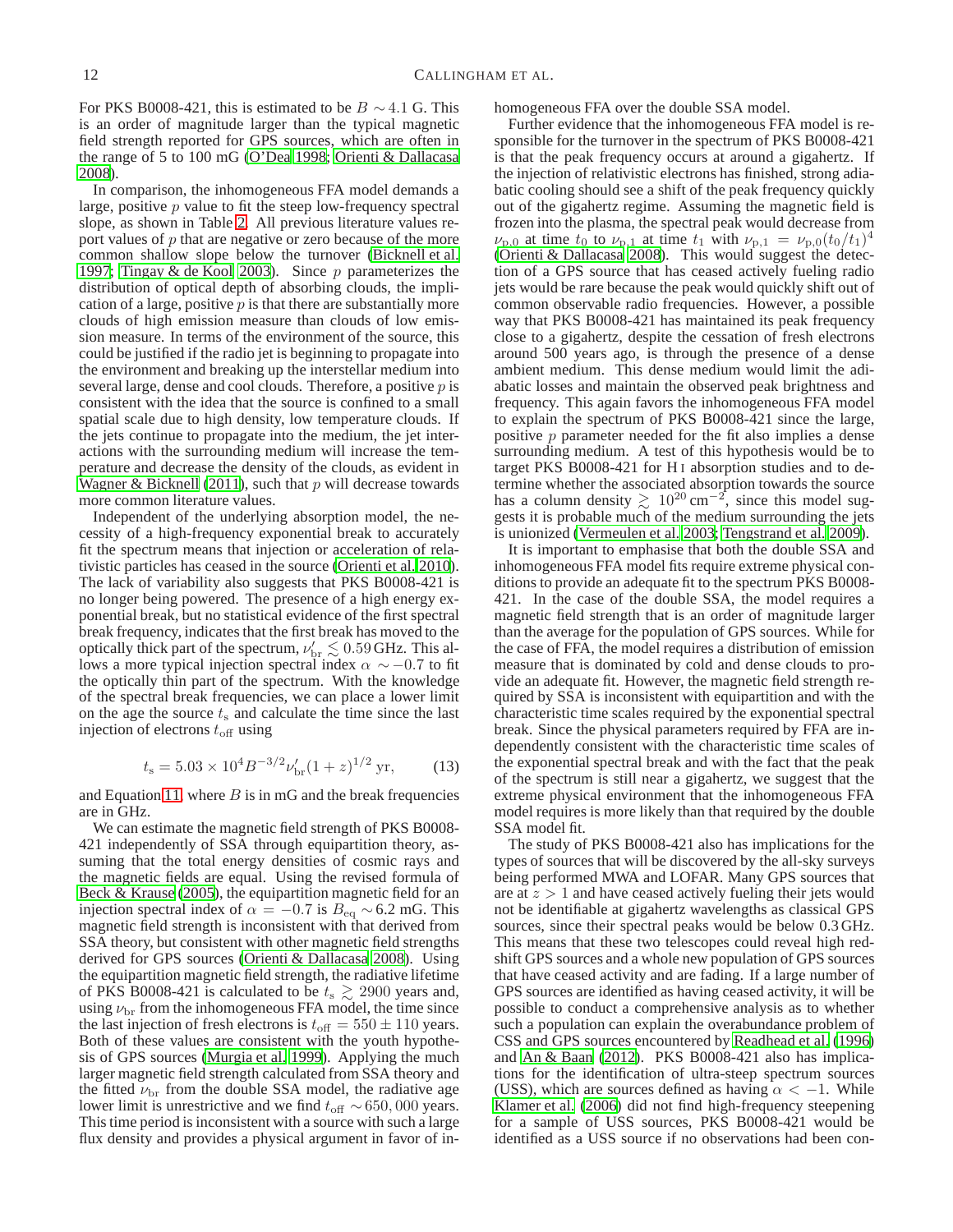ducted below 0.6 GHz. This could imply that at least part of the USS population consists of dying GPS sources where the spectral break has shifted below the low radio frequency turnover. Finally, the next generation of blind, large H I absorption studies, such as the planned H I absorption survey on the Australian Square Kilometre Array Pathfinder (ASKAP; [Johnston et al. 2008](#page-13-79)), will be vital in constraining the H I densities in GPS sources and could provide additional evidence for FFA.

# 6. CONCLUSIONS

We have presented broadband spectral modeling of the extreme GPS source PKS B0008-421, which represents an outlier in the current GPS population since it has the steepest spectral slope below the turnover, and smallest spectral width, of any known GPS source. PKS B0008-421 is part of the CSO morphological class, and its lack of variability allowed the use of multi-epoch data to describe the spectrum, with spectral coverage from 0.118 to 22 GHz. In this analysis we have:

- 1. Determined the two best fitting spectral models are double SSA and inhomogeneous FFA. We also statistically excluded internal FFA, single and double component homogeneous FFA, and single component SSA as being explanations for the turnover in the spectrum of PKS B0008-421.
- 2. Demonstrated the necessity of a high-frequency exponential break to adequately describe the spectrum of the source. This implies that the source has a spectral break below the turnover and has likely ceased the injection of fresh particles. With the requirement of a high-frequency exponential break, the inhomogeneous FFA model is moderately statistically favored over the double SSA model.
- 3. Highlighted that since activity in the source has ceased, constraints can be placed on the time since last injection. If the physical parameters derived from the double SSA fit are used, the time periods that result are unrealistic. However, parameters from the inhomogeneous FFA model provide a time since the last injection of fresh electrons  $t_{\text{off}} = 550 \pm 110$  years. The existence of a spectral peak in the gigahertz range requires a high density ambient medium to restrict adiabatic losses. This conclusion is congruous with the dense ambient medium required by the inhomogeneous FFA fit. These two lines of evidence lead us to conclude that inhomogeneous FFA is responsible for the turnover in the spectrum of PKS B0008-421.

These conclusions imply it is likely that MWA and LOFAR will expose a new population of CSS and GPS sources that have ceased activity. Such sources would not have been identified from previous high-frequency surveys since the spectral peak would have shifted below a gigahertz. If such a population is found to be prominent, it could help explain the overabundance of GPS sources in the local Universe relative to the number of large galaxies. Additionally, the steep optically thin component of PKS B0008-421 suggests it is possible that part of the USS population consists of a population of dying GPS sources for which the spectral break has shifted below the low radio frequency turnover.

### ACKNOWLEDGMENTS

The authors thank Geoffrey Bicknell, David Jauncey and Edward King for stimulating discussions about the theoretical aspects of the absorption models and the VLBI measurements of PKS B0008-421. This scientific work makes use of the Murchison Radioastronomy Observatory, operated by CSIRO. We acknowledge the Wajarri Yamatji people as the traditional owners of the Observatory site. Support for the MWA comes from the U.S. National Science Foundation (grants AST-0457585, PHY-0835713, CAREER-0847753, and AST-0908884), the Australian Research Council (LIEF grants LE0775621 and LE0882938), the U.S. Air Force Office of Scientific Research (grant FA9550-0510247), and the Centre for All-sky Astrophysics (an Australian Research Council Centre of Excellence funded by grant CE110001020). Support is also provided by the Smithsonian Astrophysical Observatory, the MIT School of Science, the Raman Research Institute, the Australian National University, and the Victoria University of Wellington (via grant MED-E1799 from the New Zealand Ministry of Economic Development and an IBM Shared University Research Grant). The Australian Federal government provides additional support via the CSIRO, National Collaborative Research Infrastructure Strategy, Education Investment Fund, and the Australia India Strategic Research Fund, and Astronomy Australia Limited, under contract to Curtin University. We acknowledge the iVEC Petabyte Data Store, the Initiative in Innovative Computing and the CUDA Center for Excellence sponsored by NVIDIA at Harvard University, and the International Centre for Radio Astronomy Research (ICRAR), a Joint Venture of Curtin University and The University of Western Australia, funded by the Western Australian State government. The Australia Telescope Compact Array is part of the Australia Telescope National Facility which is funded by the Commonwealth of Australia for operation as a National Facility managed by CSIRO. This paper includes archived data obtained through the Australia Telescope Online Archive (http://atoa.atnf.csiro.au). This research has made use of the NASA/IPAC Extragalactic Database (NED) which is operated by the Jet Propulsion Laboratory, California Institute of Technology, under contract with the National Aeronautics and Space Administration.

#### REFERENCES

- <span id="page-12-3"></span>An, T., & Baan, W. A. 2012, ApJ, 760, 77
- <span id="page-12-13"></span>Andrae, R., Schulze-Hartung, T., & Melchior, P. 2010, arXiv:1012.3754
- <span id="page-12-9"></span>Baars, J. W. M., Genzel, R., Pauliny-Toth, I. I. K., & Witzel, A. 1977, A&A, 61, 99
- <span id="page-12-15"></span>Beck, R., & Krause, M. 2005, Astronomische Nachrichten, 326, 414
- <span id="page-12-5"></span>Begelman, M. C. 1999, in The Most Distant Radio Galaxies, ed. H. J. A.
- Röttgering, P. N. Best, & M. D. Lehnert (Amsterdam: KNAW), 173
- <span id="page-12-4"></span>Bicknell, G. V., Dopita, M. A., & O'Dea, C. P. O. 1997, ApJ, 485, 112
- <span id="page-12-12"></span>Bock, D. C.-J., Large, M. I., & Sadler, E. M. 1999, AJ, 117, 1578
- <span id="page-12-8"></span>Boonstra, A., & van der Veen, A. 2003, IEEE Transactions on Signal Processing, 51, 25
- <span id="page-12-7"></span>Bowman, J. D., Morales, M. F., & Hewitt, J. N. 2006, ApJ, 638, 20
- <span id="page-12-14"></span>Brocksopp, C., Kaiser, C. R., Schoenmakers, A. P., & de Bruyn, A. G. 2007, MNRAS, 382, 1019
- <span id="page-12-10"></span>Campbell-Wilson, D., & Hunstead, R. W. 1994, PASA, 11, 33
- <span id="page-12-11"></span>Chhetri, R., Ekers, R. D., Jones, P. A., & Ricci, R. 2013, MNRAS, 434, 956
- <span id="page-12-0"></span>Dallacasa, D., Stanghellini, C., Centonza, M., & Fanti, R. 2000, A&A, 363, 887
- <span id="page-12-6"></span>de Vries, N., Snellen, I. A. G., Schilizzi, R. T., & Mack, K.-H. 2009a, Astronomische Nachrichten, 330, 214
- <span id="page-12-2"></span>de Vries, N., Snellen, I. A. G., Schilizzi, R. T., Mack, K.-H., & Kaiser, C. R. 2009b, A&A, 498, 641
- <span id="page-12-1"></span>de Vries, W. H., Barthel, P. D., & O'Dea, C. P. 1997, A&A, 321, 105